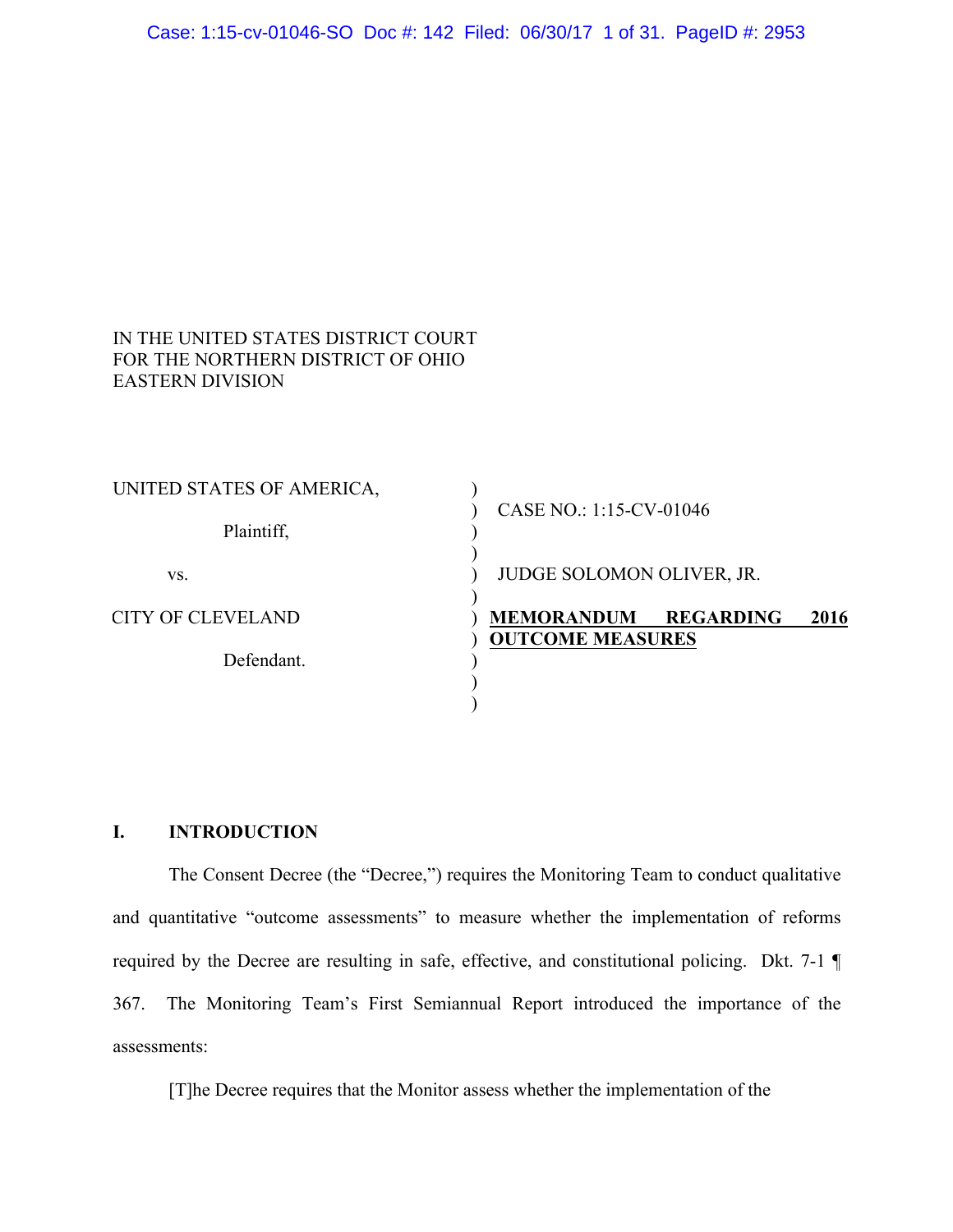Consent Decree's reforms is contributing to the necessary outcomes of ensuring safe, effective, and constitutional policing consistent with Cleveland's values. Ultimately, these 'outcome measurements' explore whether implemented changes are having the actual effects across the Cleveland community that they are intended to have. A notable feature of the Cleveland Consent Decree is its express inclusion of a host of specific outcome assessments that the Monitor must evaluate and track over time . . . .

Dkt. 65 at 70. As the Monitor explained in its First Memorandum Providing Baseline Assessment Report of June 22, 2016 ("First Baseline Assessment Report"), "[a]ccordingly, the outcome measures, both qualitative and quantitative, aim to gauge, document, and tell the story of reform across the Division and the City of Cleveland over time. To do so, the Monitoring Team must first establish and capture baseline assessments to which future improvements will be measured." Dkt. 73 at 1-2.

This is the second annual update of the Baseline Assessment report, first filed in June 2016. The First Baseline Assessment Report is incorporated and referenced herein specifically as to Part I (Introduction) and Part II (Nature of Data Considered). Dkt. 73 at 1-6. Attached hereto as Exhibit A is a spreadsheet providing a detailed breakdown of all quantitative measures that the Decree requires be assessed over time – indicating whether the numbers can be considered as baselines and, where no numbers are listed, usually summarizing the nature of the deficiencies. Dkt. 7-1 ¶ 367.

There remain challenges in the collection and use of data by the Cleveland Division of Police ("CDP") for managerial purposes. In the coming year, the Monitoring Team will focus more directly on the gaps and work with the leadership at CDP to use the data in a way that helps manage the department, hold people and units accountable and keep processes and systems in motion.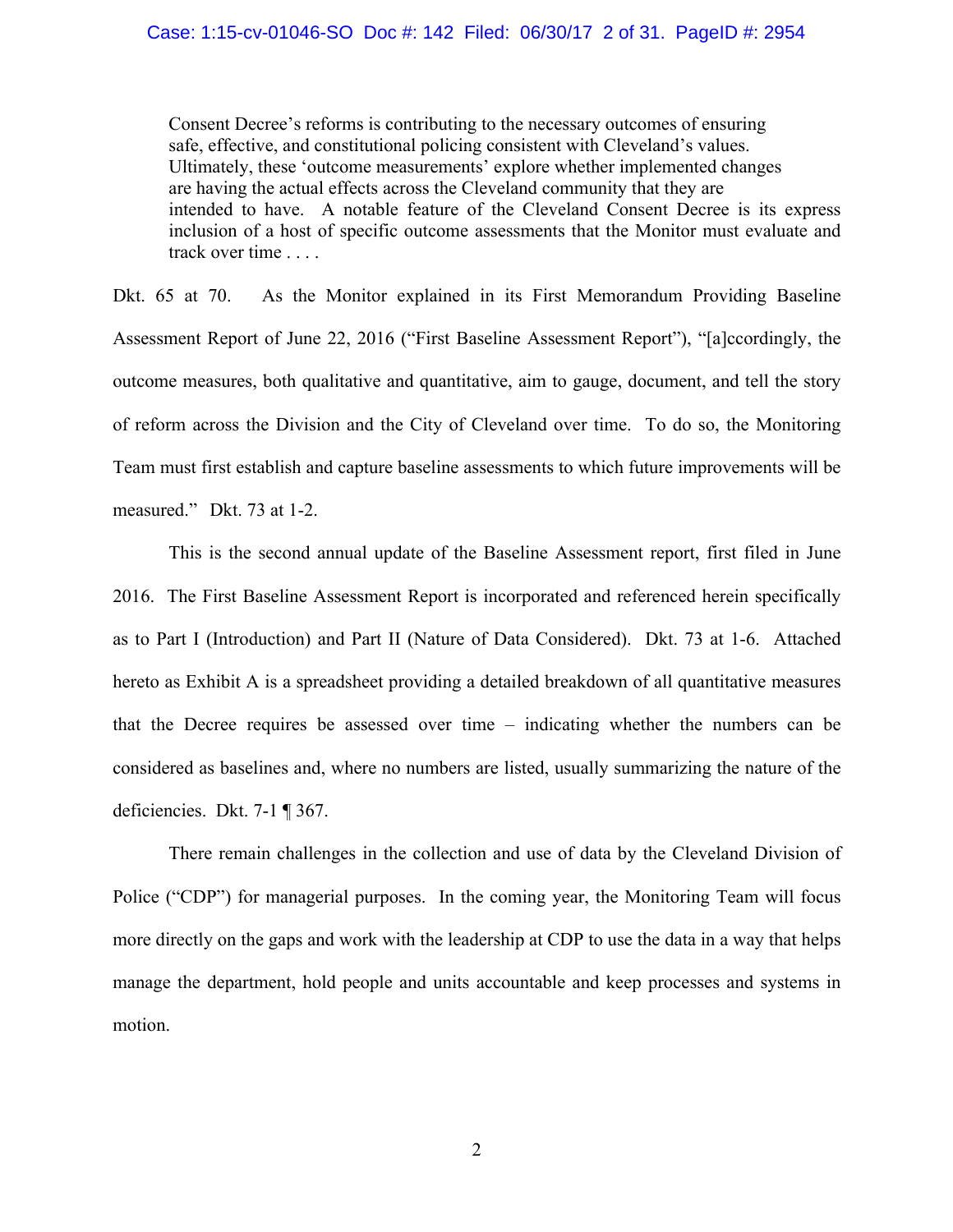#### Case: 1:15-cv-01046-SO Doc #: 142 Filed: 06/30/17 3 of 31. PageID #: 2955

This is the first outcome measures report that can include *comparative data* in any of the outcome measures required by the Consent Decree. The First Baseline Assessment Report, which the Monitoring Team submitted to the Court in late June 2016, included the 2015 baseline measures required by the Consent Decree. Dkt. 73; Dkt. 7-1 ¶ 367. Those measures serve as a baseline reference point for assessing the progress, over time, of the reform efforts instituted by the City and CDP during the Consent Decree to date.

This section describes the work that the Monitoring Team has undertaken with CDP to collect data on many of those same measures for the calendar year 2016. Additionally, consistent with the obligations of Paragraph 363 of the Consent Decree and also described in this report, the Monitoring Team has conducted Community Focus Groups and interviews of arrested detainees during this reporting period. Dkt. 7-1 ¶ 363. As this report also summarizes, a subset of the Monitoring Team conducted a substantial qualitative assessment of a statisticallysignificant sample of cases from the Internal Affairs Unit. *Id.* That team also began to collect and analyze data on disciplinary cases as required by the Consent Decree. *Id.* Finally, this report also provides an update on CDP's progress in complying with the Decree's requirement that it hire a Data Analysis and Collection Coordinator. Dkt. 7-1 ¶ 257.

Collecting and compiling the data required by the Consent Decree remains a challenge for CDP. Some data remain uncollected or are in the early stages of collection. Delays in the full implementation of the Law Enforcement Record Management System (LERMS) and backlogs in the review of other administrative reviews have contributed to the difficulty. In particular, the slow pace of review of various types of incidents in CDP's IAPro system, the Division's centralized officer performance database, remains an impediment to the Division's ability to use data for real-time supervision, operations, and risk management.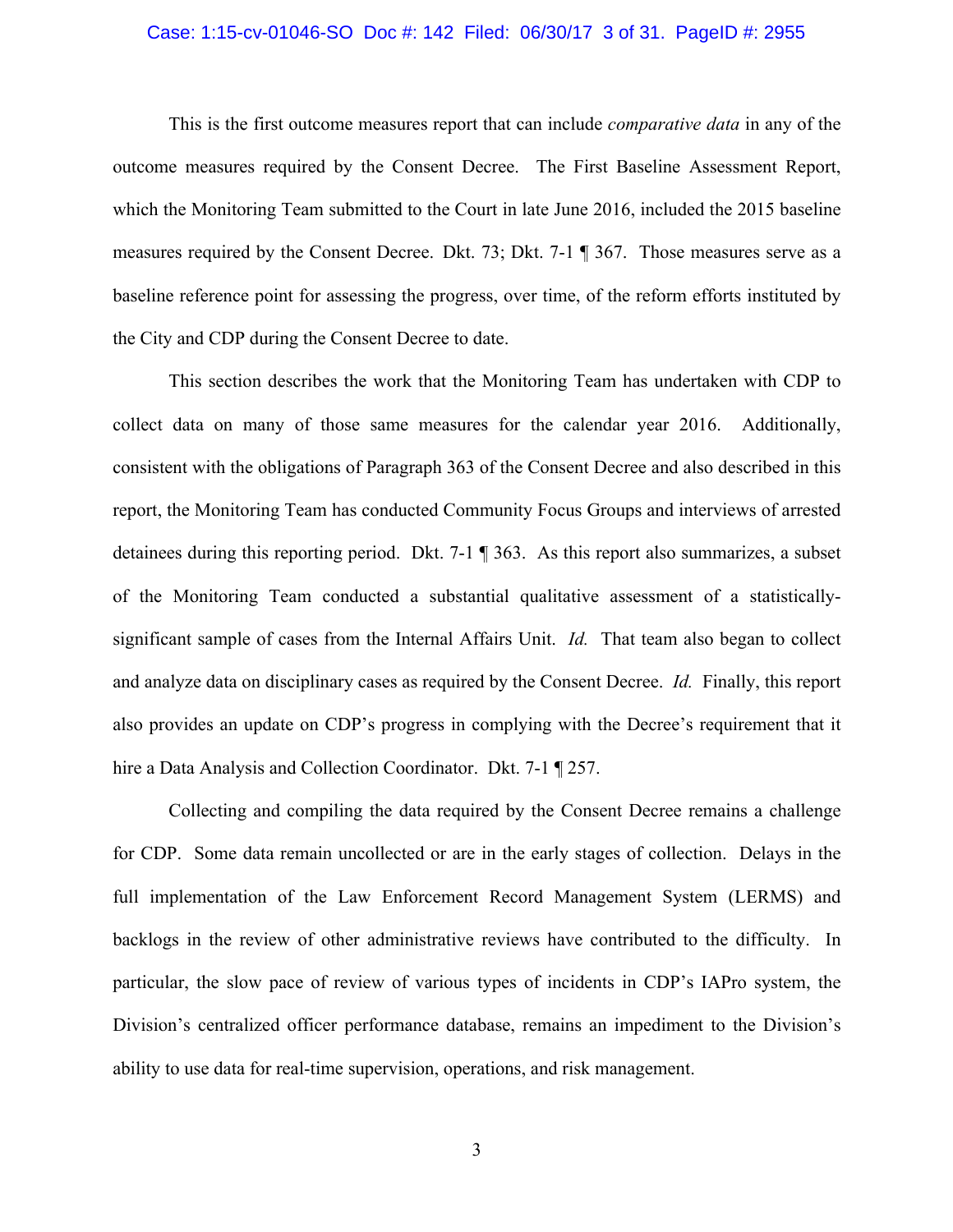### **II. SUMMARY OF RELEVANT CONSENT DECREE PROVISIONS**

As set forth in Paragraph 367 of the Decree, the Monitoring Team will conduct specific delineated qualitative and quantitative assessments to measure whether the Decree has resulted in constitutional policing. Dkt. 7-1 ¶ 367. Measurements relating to use of force; addressing individuals in crisis; and stop, search and arrest are primary concerns of the Consent Decree. *Id.* Additionally, many policy and training issues in the Department include a requirement for data collection. *Id.*

The specific outcome measures to which the United States and Cleveland agreed in the Consent Decree address a host of areas including: use of force; crisis intervention; stops, searches and arrests; bias-free policing and community engagement; recruitment; officer training; officer assistance and support; supervision; civilian complaints; and internal investigations, and discipline. *Id.* The outcome measures related to these nine areas are broken down into many specific measures and sub-parts. As reported in the First Baseline Measure Report, there are approximately 471 discrete data points on which the Consent Decree requires annual assessment. Dkt. 73.

The Consent Decree, in paragraph 367, identifies the many data points that will be collected, analyzed and compared year to year. Dkt. 7-1 ¶ 367. Each subparagraph describes in detail the topic and sub topics for collection. *Id.* Additionally, it instructs the Monitor to "conduct a reliable comprehensive, and representative survey of the members of the Cleveland community regarding their experiences with and perceptions of the CDP and of public safety." Dkt. 7-1 ¶ 367. This survey was designed and fielded in the spring of 2016 and will not be repeated until next year. Paragraph 363 requires the Monitor to survey and observe residents and police personnel, and interview arrested detainees, in groups that comprise representative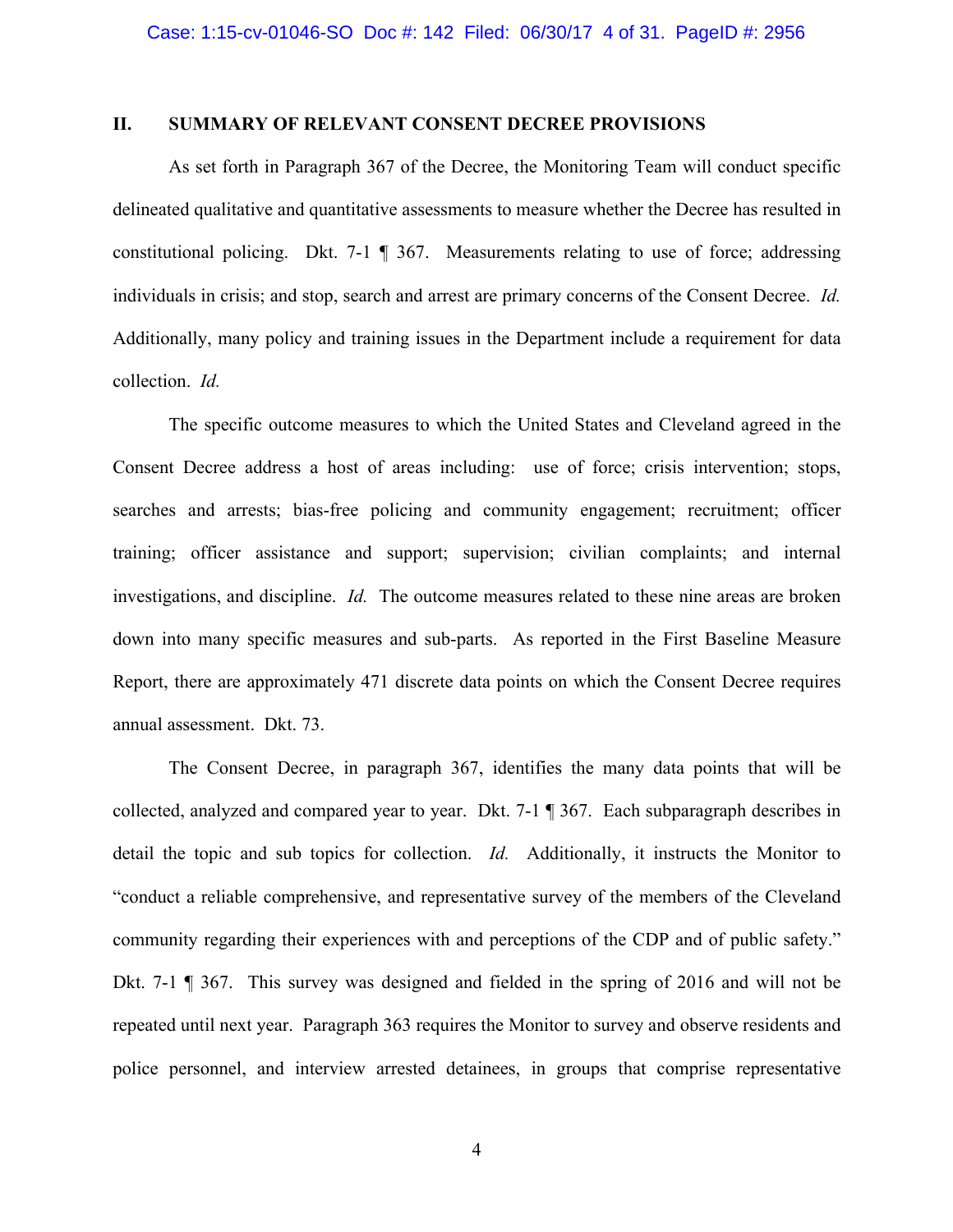#### Case: 1:15-cv-01046-SO Doc #: 142 Filed: 06/30/17 5 of 31. PageID #: 2957

samples of linguistic representation and demographic category, to capture a baseline. Dkt. 7-1 ¶ 363. The planning for these groups included input and liaising with CDP supervisors and DOJ representatives as required by the Consent Decree. Paragraph 369 of the Decree calls for the Monitor to plan a schedule for compliance checks of these aspects of the Decree. Dkt. 7-1 ¶ 369. Pursuant to this requirement, in this period the Monitor proposed a plan for the quality review of the investigations conducted by the Internal Affairs Unit.

## **III. DATA COLLECTION PROCESS**

Since the First Baseline Assessment Report of June 2016, the Outcome Measures Team of the Monitoring Team has worked closely with many of CDP's subdivisions to create data collection plans, to support compliance with the Consent Decree, and to understand better existing systems and barriers to data collection and use. This report includes all of the measures which were reported in June 2016. Some additional required data collection points remain difficult or impossible to collect at this time.

Data collection efforts since June 2016 have been less onerous for all parties due to a new template for data collection that now is in place, and a strong relationship of cooperation between sub-units of the CDP and the Outcome Measures Team. The Outcome Measures Team remained in close contact with reporting parties throughout the year offering suggestions to improve data collection efforts.

Since the filing of the First Baseline Assessment Report, all reporting parties at the CDP have been aware of the requirement to file an annual report and the assistance provided by the Monitoring Team on tracking measures. The Outcome Measures Team foreshadowed the expectation of reporting in every meeting and expressed the intent to follow the same model for 2016. The Team provided templates in Excel for easy collection and analysis. These templates

5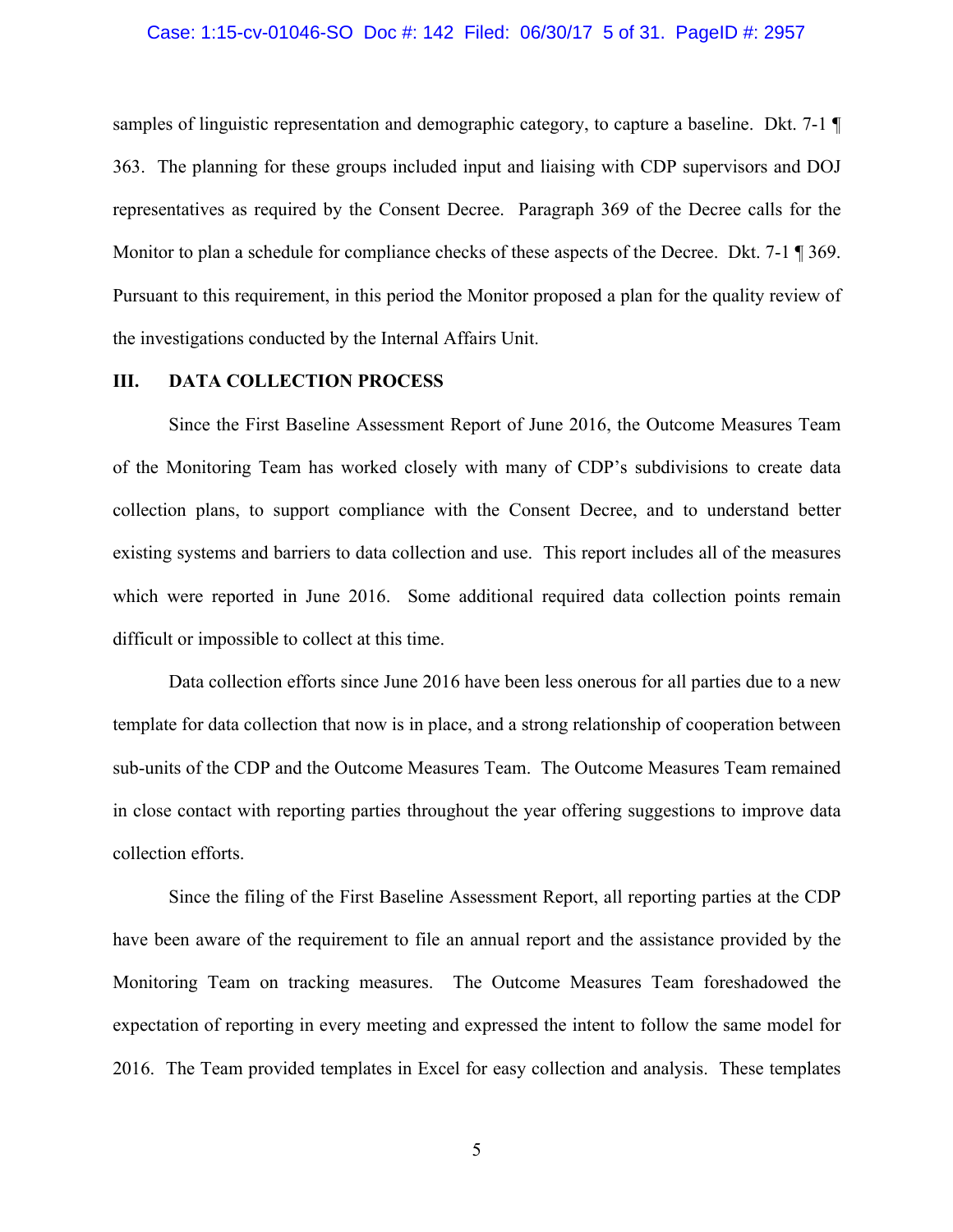#### Case: 1:15-cv-01046-SO Doc #: 142 Filed: 06/30/17 6 of 31. PageID #: 2958

were shared in early 2016 for the baseline measures reporting for 2015 and again in early 2017 for this second annual outcome measures report. Each reporting unit was asked to complete and return the template to the Monitoring Team.

The most complicated data comes from the IAPro and Blue Team systems. Data from these systems facilitate the analysis of the Internal Affairs (IA) and the use of force data. The Monitor did not officially request data on use of force or IAPro until April 2017 because it had been aware of a backlog in Blue Team chain of command reviews. In early autumn of 2016, the Monitoring Team noted that there was a backlog in the review and the chain of command sign off of reports in Blue Team. Not only did this raise concerns related to sound management and liability, but also to the anticipated delays this would cause for the required annual reporting of the outcome measures. As of late 2016, there were some 400 cases in backlog dating to March of 2016; approximately 145 of those were use of force cases. Chief Williams and Implementation Coordinator Greg White were advised of the concern and requested to develop a plan to eliminate the backlog. As of the date of this submission, there remain 16 use of force cases that still require review.

As expressed in the First Baseline Assessment Report, there remain infrastructure encumbrances to the collection of some required data. The CDP's data infrastructure continues to be inadequate, duplicative and inconsistent, or rudimentary and confusing. In other places, backlogs and systems inefficiencies interfere with or prevent quality data from being collected. Consequently, some of the data required in the Consent Decree are still not available.

#### **IV. OUTCOME MEASURES**

This section highlights each of the key categories of data requested in the Consent Decree and any notable insights and changes from the last report on the data collection effort. The

6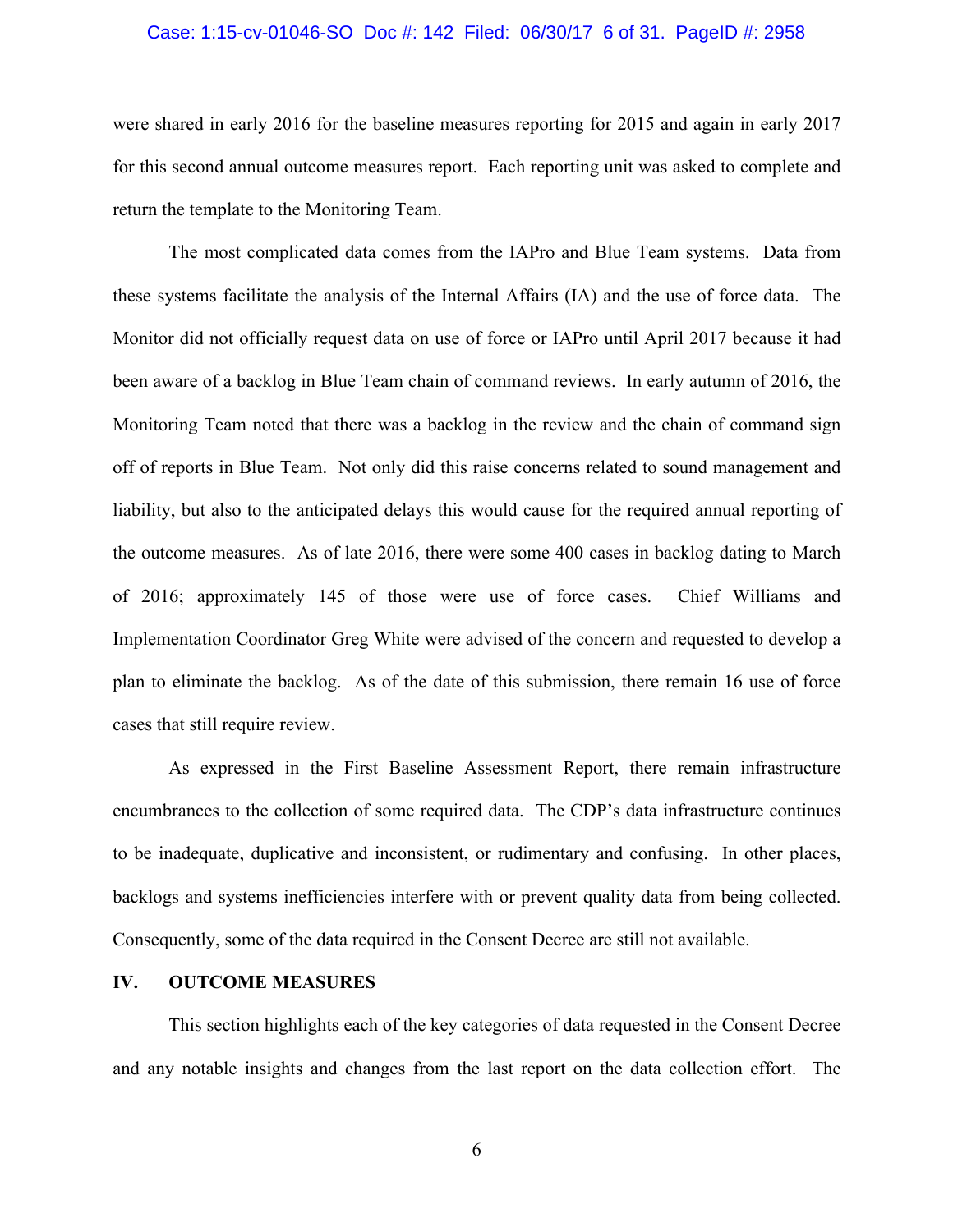#### Case: 1:15-cv-01046-SO Doc #: 142 Filed: 06/30/17 7 of 31. PageID #: 2959

format (e.g., number and lettering) is directly taken from the Consent Decree. Dkt 7-1 **¶** 367. For example, subsection A, "Use of Force," below, corresponds to Paragraph 367(a) of the Consent Decree. Dkt 7-1 **¶** 367 (a). To adhere to the Consent Decree's organizational scheme, this Report deviates somewhat from separate numbering and lettering of sub-parts of its sections. For each measure requested, we explain whether the data were included in the annual review, whether the data were excluded and why, comparisons to the First Baseline Assessment Report, any limitations of the data reported, and next steps where applicable.

## A. Use of Force

The information on the Use of Force (UOF) comes primarily from the IAPro system. Officers began entering their use of force reports into Blue Team, the officer input section of IAPro, in 2016. Supervisors in the chain of command review those use of force reports in Blue Team and then forward them along the chain. During the course of the year, the Monitoring Team realized that there were significant numbers of use of force cases in Blue Team that had not passed through the levels of review and were, essentially, in backlog. Failure or inability to react to the content, quality and details of use of force reports in a timely manner can create or contribute to management's failure to act on problem behavior. The Monitoring Team raised these concerns to Chief Williams and, in the final quarter of calendar year 2016, there was a demonstrated concerted effort to eliminate the backlog and move the cases to completion. The Monitoring Team will continue to work with Department leadership in the next reporting period to create systems and structures to assess the chain of command's timely review of these cases.

Data collected in 2016 continue to reflect a need for more streamlined data collection processes. As reported in the First Baseline Assessment Report, there is some inconsistency across different data collection sources that makes uniting and coherently reporting the disparate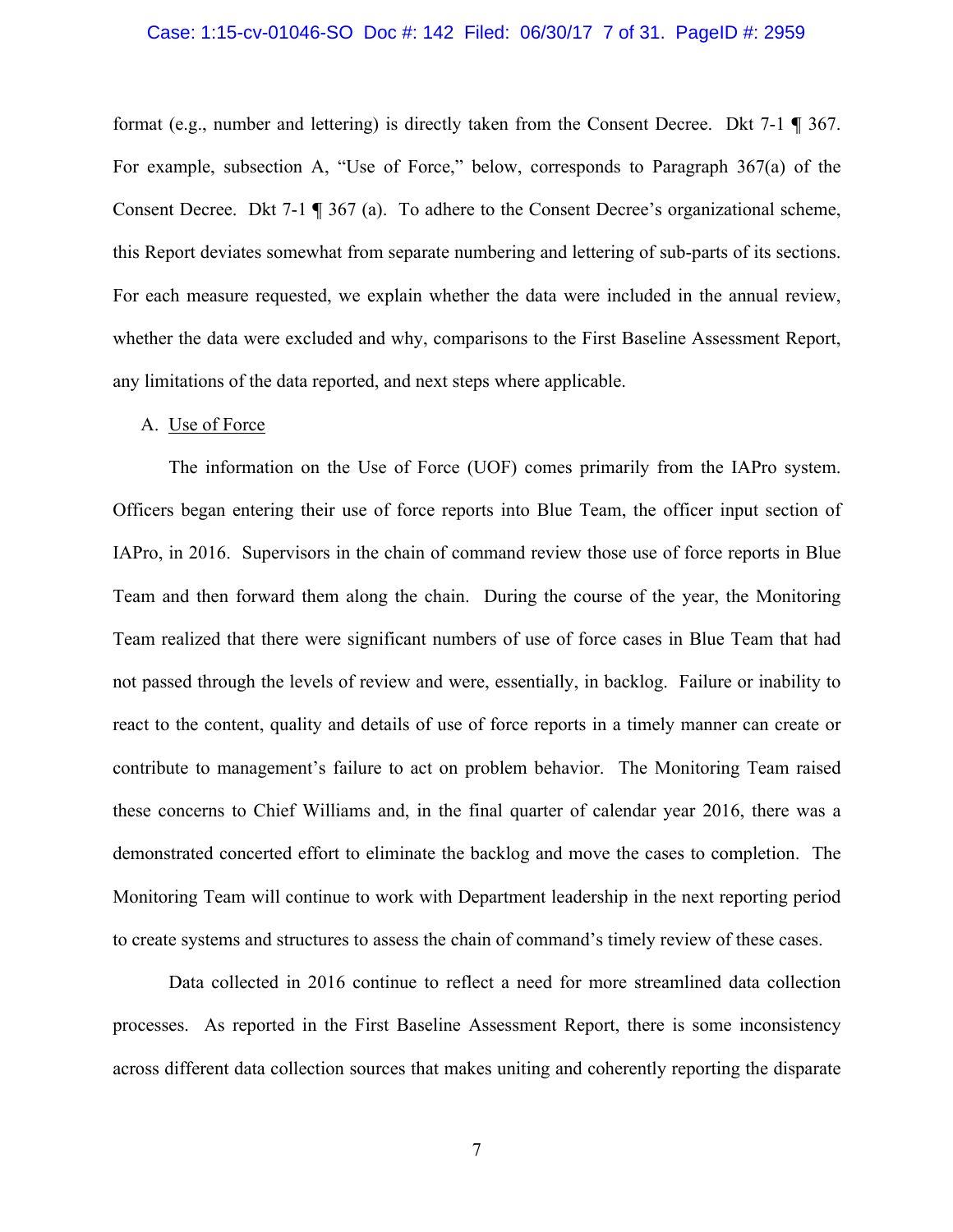#### Case: 1:15-cv-01046-SO Doc #: 142 Filed: 06/30/17 8 of 31. PageID #: 2960

sources challenging. Dkt. 73 at 7-14. However, progress has been made with regard to missing data, with more cases being entered into the IAPro system and with more complete information compared to the baseline data collection

*1. Number of UOF as compared to arrest, by force type, by district, arrest if any, race, ethnicity, age, gender of the subject; and if indicated at the time force was used, the subject's mental or medical condition, use of drugs or alcohol, or presence of a disability.* 

CDP data indicate that there were 318 uses of force in calendar year 2016. Because not all data had been entered into the IAPro system as of the date of this Report, the data reflected in this Report are based on only 307 use of force cases. This is compared to 350 uses of force cases in 2015. The majority of individuals to whom force was applied in these incidents were: black (219 subjects in 2016 vs. 259 in 2105); male (223 subjects in 2016 vs. 265 in 2015); and, age 29 or younger (184 subjects in 2016 vs. 198 in 2015).

*Data Not Collected/Challenges:* Consistent with baseline data for 2015, data for 2016 do not include information on the medical or mental state or presence of drugs or disability of the person on whom force was used. Nor does the use of force reporting process in place uniformly collect information on the medical condition or disability of the person on whom force was used. Although the CDP collected some information, for at least some portion of 2015 and for all of 2016, about whether the subject appeared to be under the influence of drugs, other subject conditions (such as alcohol intoxication) were not yet uniformly collected in 2016. Of the 307 use of force cases in 2016 included in this Report, three subjects were categorized as "known medical condition" with no further classification of the specific medical condition. Likewise, it does not appear that officers have received instruction as to how a subject's conditions should be defined or reflected on force reports. Consequently, it remains impossible to discern, for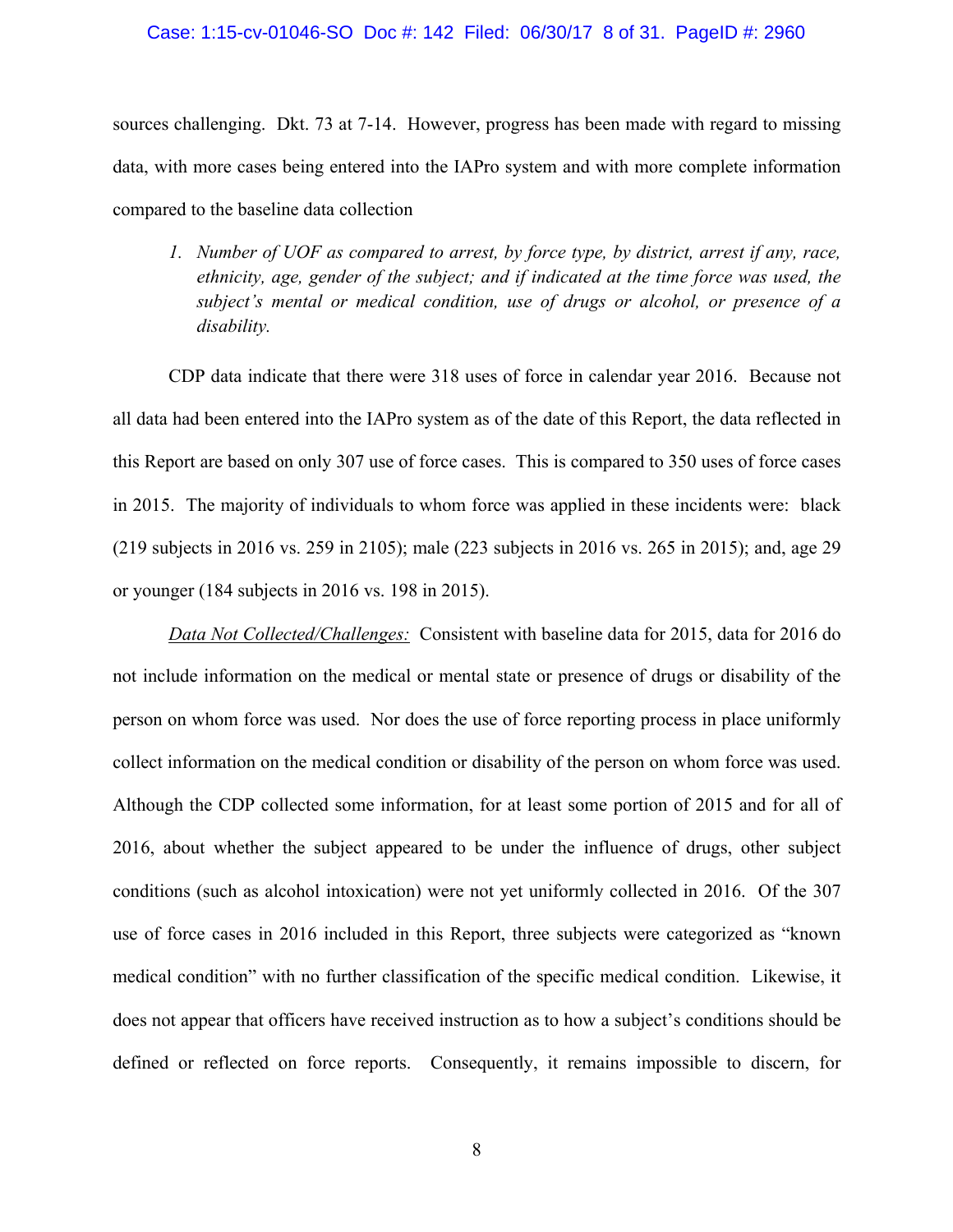#### Case: 1:15-cv-01046-SO Doc #: 142 Filed: 06/30/17 9 of 31. PageID #: 2961

example, whether when an officer checks "drugs" on a use of force report, the notation indicates that the subject appeared to be under the influence of drugs during the force incident or whether drugs were found during or after the incident.

CDP also collected information about whether the subjects of force are subsequently arrested: the most frequently listed arrest "type" was "obstructing justice" (370 incidents), which outpaced "violence toward others" (156 incidents), "Cleveland codified ordinance – Part 6" (150 incidents), "violence toward police officers" (105 incidents), "damage to property" (76 incidents), and smaller numbers of incidents for three other categories ("drugs/alcohol," "crisis intervention," and "miscellaneous offense"). For the 2016 outcomes, we examined the "other" category in more granular detail and this category now reflects arrest types with fewer than 25 incidents each. Of note in comparing 2015 to 2016 data, the categories of arrest types that have increased significantly are "violence toward police officer", "obstructing justice", "crisis intervention", and "Cleveland codified ordinance – Part 6". However, as with the 2015 baseline data, it remains unclear as to why "crisis intervention" is an arrest type rather than a feature of the subject or the incident itself.

*Next Steps:* The Division will need to ensure that IAPro and its modified reporting process is uniformly capturing information on the potential disability, mental state, and use of drugs or alcohol of subjects, as well as with respect to "arrest type" (i.e., charge type) where a subject involved in a force incident was arrested. The use of a revised Use of Force reporting form and system should substantially assist in that regard.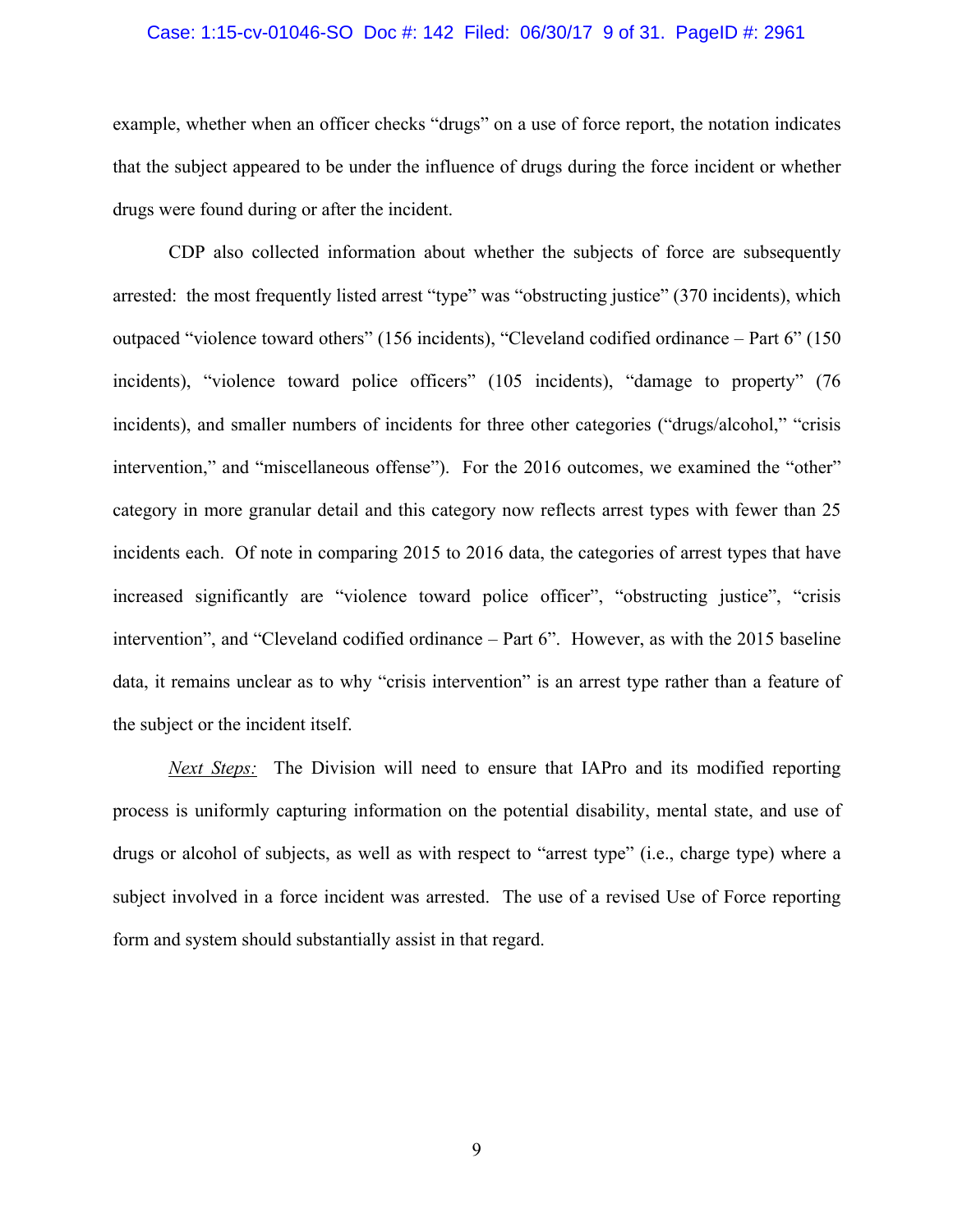*2. Number of officers and members of the public injured; number of force complaints and disposition of complaints; force type, geographic area and demographic information as available from complainant.* 

CDP reports that 192 officers were injured in the context of force incidents that occurred in calendar year 2016 (vs. 134 in 2015). Thus, between 2015 and 2016 there was a 43% increase in officer injuries. In 2016, 69 members of the public were injured in the context of force incidents (vs.  $77<sup>1</sup>$  in 2015) — a 10% decrease in public injuries. It is not readily clear, from these aggregate numbers alone, whether the increase in injuries is due to better or routine reporting, higher levels of subject resistance across a broader volume of cases, or some other explanation.

## *Data Not Collected/Challenges:* None.

*Next steps:* With respect to the data on civilian complaints, there remain data limitations due in large part to the collection and analysis of filings at the Office of Professional Standards ("OPS"). Because many community-initiated complaints are reported to the OPS directly, and we remain unsure about the number and type of cases of UOF complaints that are filed with and investigated by OPS, we cannot conclusively report that these data are complete. Members of the Monitoring Team continue to work with OPS on improving its structures and performance.

*3. Number of ECW (Taser) applications*

CDP's IAPro database reflects 36 applications of the Taser in 2016 (vs. 44 in 2015). Thus, there was an 18% decrease in Taser usage.

*Data Not Collected/Challenges:* Data regarding ECW use relative to other weapon/force instruments is not clearly delineated.

<sup>&</sup>lt;sup>1</sup> Please note that this number was misreported in the 2015 baseline report as 112 public injuries.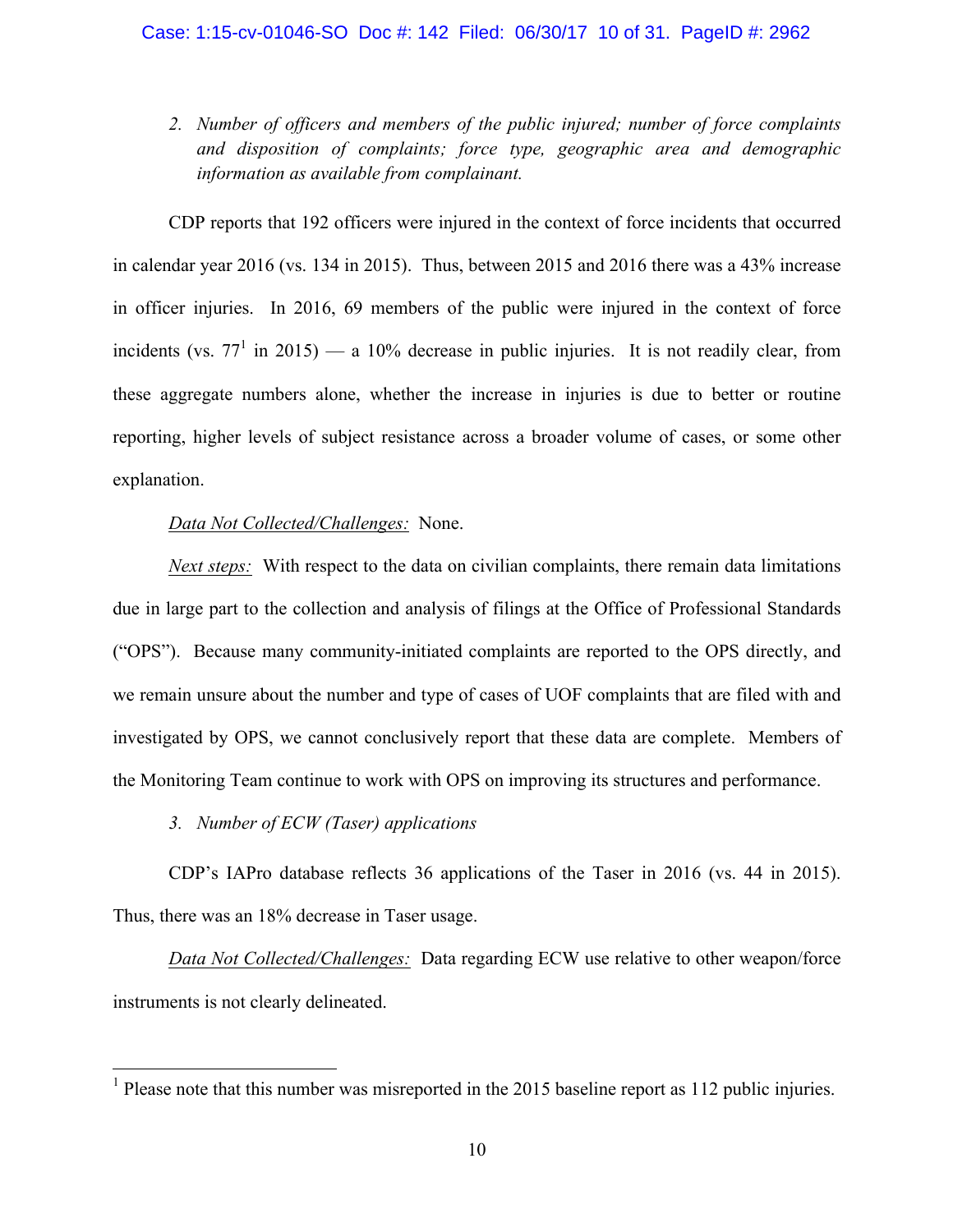### Case: 1:15-cv-01046-SO Doc #: 142 Filed: 06/30/17 11 of 31. PageID #: 2963

*Next steps:* A clearer delineation of force types is forthcoming pursuant to the requirements of the Consent Decree.

*4. Number of uses of force found to violate policy, broken down by force type, geographic area, type of arrest, actual or perceived race, ethnicity, age and gender of the subject; and, if indicated at the time force was used, the subject's mental or medical condition, use of drugs or alcohol, or the presence of a disability.* 

In 2016, there were 16 use of force cases that the Division found to have violated policy. This is compared to 9 cases in 2015. These sixteen 2016 cases involved 15 officers and 11 subjects relative to 9 officers and 8 subjects in 2015. Of the 11 subjects in 2016: six were black (same as in 2015); two were white (vs.one in 2015); one was Hispanic (same as in 2015); and, two were of unknown races (vs. 0 in 2015). All were male (11 subjects) (as were the eight subjects in 2015); three were young (age 29 or younger) (same as in 2015); four were between the ages of 30 and 35 (vs. two in 2015); two were over the age of 40 (same as in 2015); and, two were of unknown ages (vs. one in 2015). Additionally, of these 11 subjects; four were under the influence of alcohol; two were under the influence of drugs; three were unimpaired; and, two had unknown medical conditions. Because data on the condition of subjects was not collected in 2015, it is not possible to provide a comparison regarding that category.

*Data Not Collected/Challenges:* The issues relating to uniformly collecting information about a subject's mental/medical condition, use of drugs or alcohol, and disability discussed above also continue to apply to this category.

*Next steps:* There remains a lack of uniform collection of data about medical or mental health conditions and determining the link to arrest data is difficult. With forthcoming changes in Computer Aided Dispatch ("CAD") and LERMS, these issues should be resolved by the end of the year.

11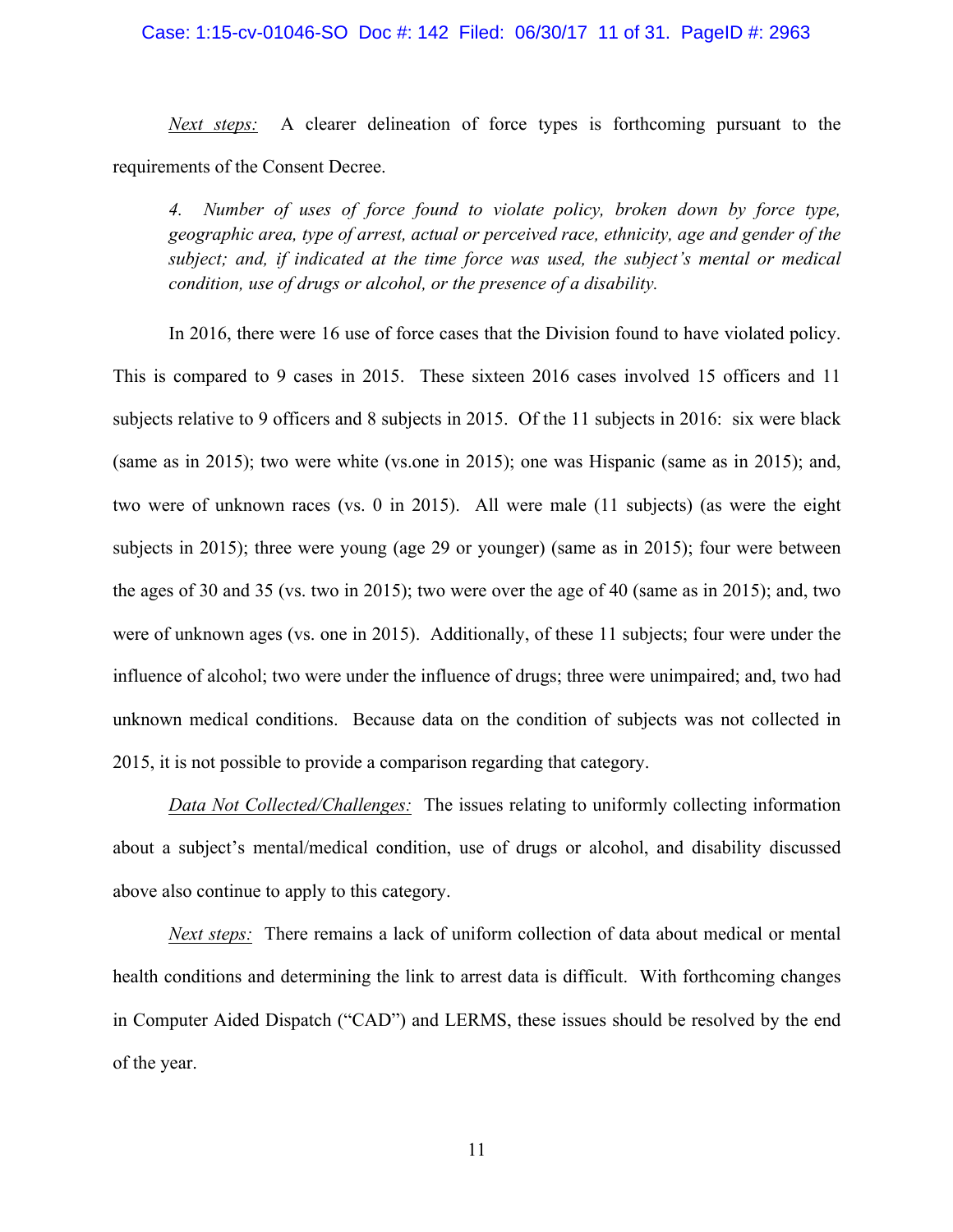*5. Number of officers who have more than one instance of violation of the use of force policy.*

In 2016, one officer was found to have violated the use of force policy more than once. Going forward, and especially in light of the fact that no officer fit this criterion for 2015, coupled with the Consent Decree's requirements regarding the Officer Intervention Program ("OIP"), Dkt. 7-1 ¶¶ 326–36, the Monitoring Team and Parties will need to clarify whether this outcome measure should potentially reflect more than multiple policy violations in a calendar year and instead reflect multiple policy violations in a different time period.

## *Data Not Collected/Challenges:* None.

*Next Steps:* The Division will need to ensure that it has a system or process for cumulatively capturing Use of Force violations across time.

*6. Number of force reviews or investigations indicating a policy, training or tactical deficiency.* 

At least as of mid-Spring 2016, there were 16 cases in which the use of force was found by internal CDP review to be related to a violation of policy, training, or tactics. This is compared to nine cases in 2015. Of the 2016 cases, 11 involved policy violations (vs. five in 2015), while five involved tactical deficiencies (vs. two in 2015). There were no training deficiencies in 2016 compared to two in 2015. Additionally, of the 11 policy violation cases, five appear to have been related to the failure to notify or request supervisors in a timely manner; two related to adherence to the Use of Less Lethal Force (ULLF) and wearable camera policy; another two to stop and frisk and untruthful reports; one pertained to failure to report an incident; and one related to the policy violation of a late submission of forms.

*Data Not Collected/Challenges:* None.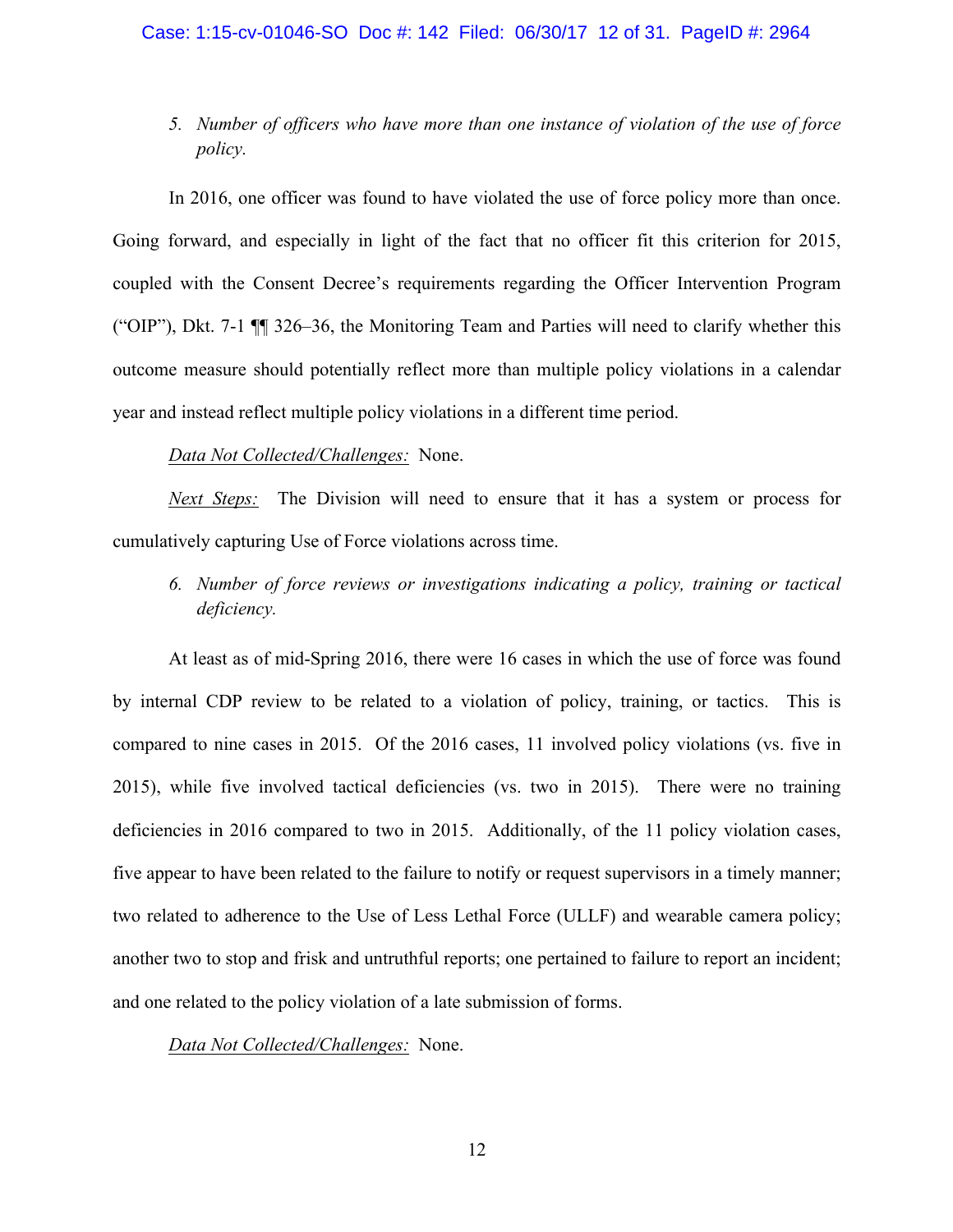## *Next Steps:* None.

*7. Number of use of force administrative investigations that are returned for lack of completeness.* 

*Data Not Collected/Challenges:* In both 2015 and 2016, it has not been possible to distinguish between cases that were returned for substantive reasons (e.g., for being incomplete with regard to the material details of the incident or poorly written) and cases that were returned for technical reasons (e.g., missing signature or incomplete form). Consequently, there is not yet a baseline, and no update that can be provided.

*Next Steps:* The Division will need to ensure that it has a system or process for classifying deficiencies in use of force administrative investigations.

## B. Addressing Individuals In Crisis

In 2016, the data reported are drawn from two main sources – the CAD of the CDP and the report prepared by the Alcohol, Drug Addiction and Mental Health Services (ADAMHS) Board that also relies heavily on the CAD. Data from the CAD is collected by each policing district and reported to the Mental Health Response Advisory Committee ("MHRAC"). Members of the Division and the Monitoring Team have worked closely with MHRAC and community stakeholders in drafting policy and training relative to responding to individuals in crisis. In this process, they have paid close attention to the reporting requirements of the Consent Decree and have been thoughtful about methods of capturing data that do not create perverse incentives to quality response to individuals in crisis.

*1. Number of calls for service and incidents with individuals in crisis, broken down by whether specialized Crisis Intervention Team (CIT) officers responded to the calls and the rate of which the individuals in crisis are redirected to the health care system.*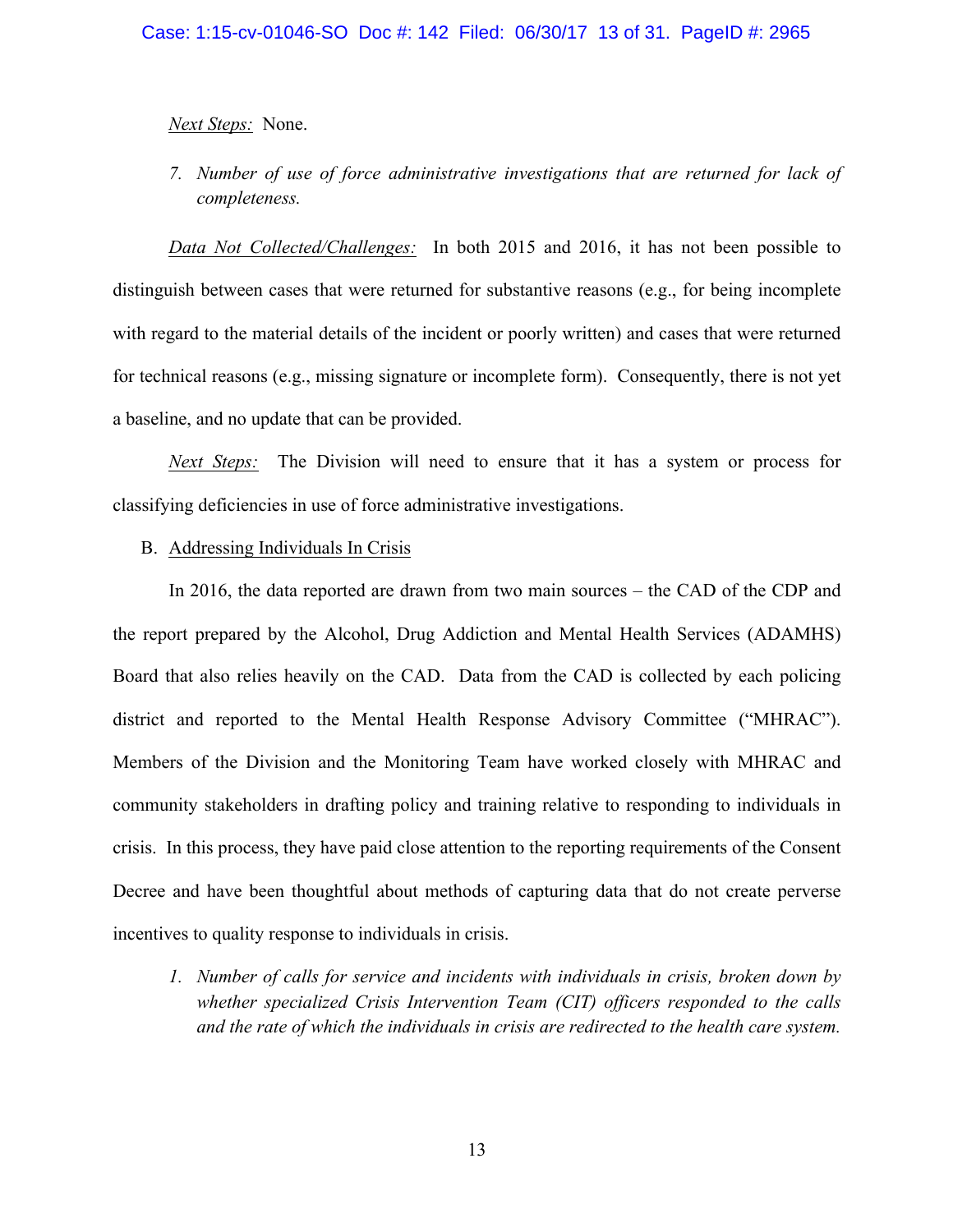*2. The number of police interactions where force was used on individuals in crisis, including the type of force used; the reason for the interaction, i.e., suspected criminal conduct or a call for assistance; the threat to public safety, including*  whether the person was armed and if so, with what; a description of the type of *resistance offered, if any; and a description of any attempts at de-escalation.* 

*Data Not Collected/Challenges:* For both of these categories, the quality of the data reported in 2016 is an improvement from 2015. However, the reported numbers continue to be lower than the actual numbers and likely represent an underreporting of the actual number of calls for service with individuals in crisis. Additionally, it is impossible to make an "apples-toapples" comparison between 2015 and 2016 data as they reflect different calendar year start and end dates. For instance, in 2016 the ADAMHS Board report noted that there were 789 forms completed (which is 10% of total possible mental health calls) and this data was collected from October 1, 2015 through October 31, 2016. The First Baseline Assessment Report observed that the ADAMHS Board report noted that there were 1048 forms completed (which is 10% of total possible mental health calls); however, these data were collected from January 1, 2014 through September 30, 2015.

The data form that is supposed to be completed by officers has a low compliance rate at the current time. This is acknowledged by all stakeholders and is not a criticism, given that active work is underway on upgrades to CAD that will eliminate the need for manual, paperbased crisis incident reporting. The Division's current lack of systems integration also explains the inability to connect crisis calls and UOF. Those cases are, likewise, likely being underreported.

Calls in actuality may differ on scene than as reported in CAD. At the present time, there is no expectation that officers report back to the communications center new information garnered by the on scene response. For example, if an officer, upon arriving at the scene to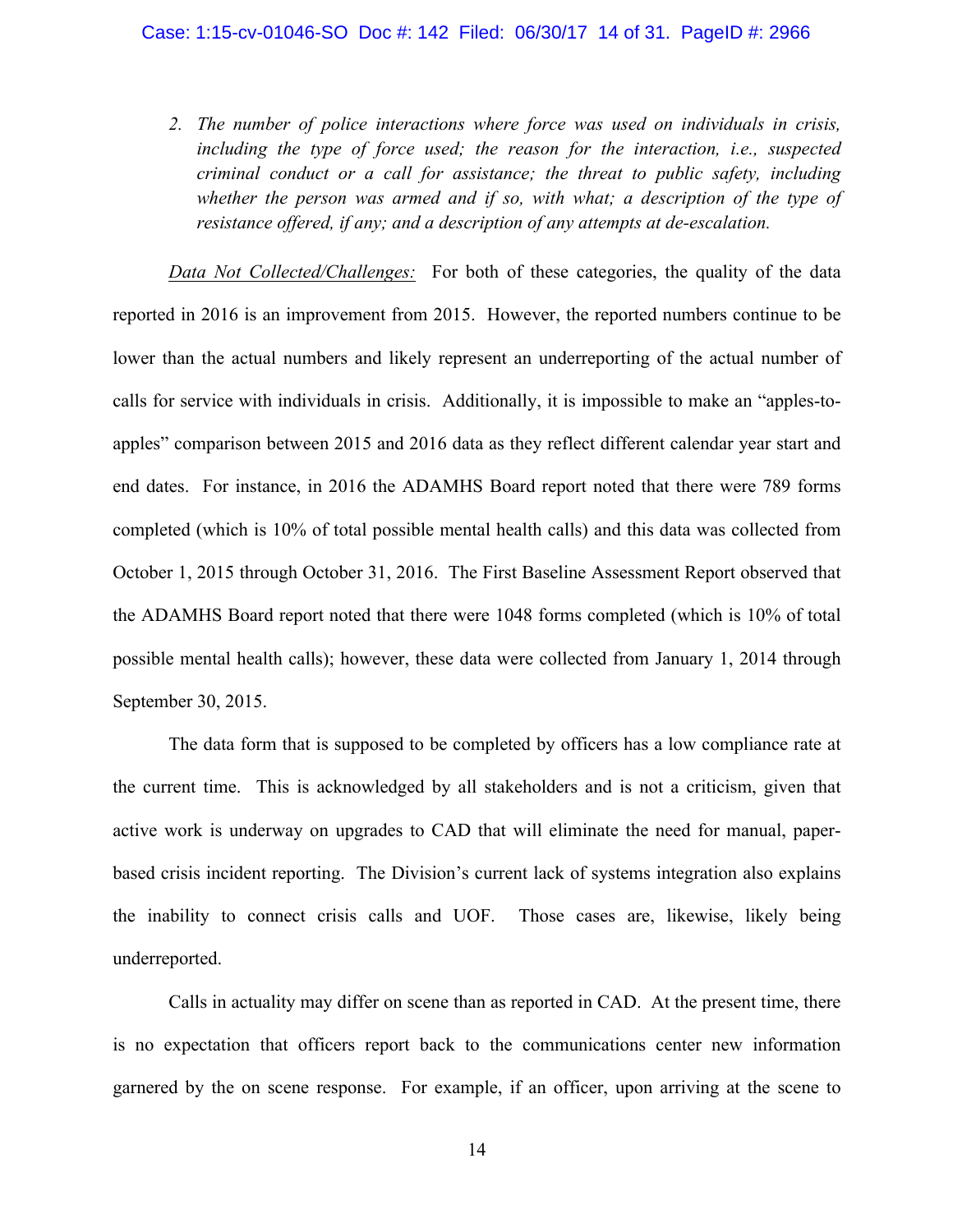#### Case: 1:15-cv-01046-SO Doc #: 142 Filed: 06/30/17 15 of 31. PageID #: 2967

which the officer was dispatched without being told there is a person in crisis faces such a circumstance, the "record" at CAD is not updated to reflect that the call in fact involved a person in crisis. The CAD data therefore only reflect calls for service with individuals in crisis if that is the way the call is dispatched and is not modified based on on-scene experience.

Because there are no specially identified CIT officers, the responses are not broken down by officer as required by the Decree.

*Next steps*: Full integration of CAD with both LERMS and the UOF reporting system is required to accurately capture the totality of the responses to individuals in crisis. Additionally, more regular and frequent integration and analysis of the CAD data would be of use to CDP CIT and the ADAMSH Board. The completion of the technological integration, new policies, training and roll out as well as the selection of specialized CIT Officers should permit accurate and reliable reporting moving forward. Additionally a specified data collection period should be designated that reflects a full calendar year in all reports of CIT data.

#### C. Stop, Search, and Arrest Data

In 2015, no data was reported in this category. In 2016, CDP still did not collect data on stops, searches, and arrests pursuant to such activity. Accordingly, this Report cannot include any comparison to last year nor can new data be reported. The CDP reports that with upgrades anticipated to the CAD system there will be an ability to count stops, searches and arrests pursuant to the stops in the near future. This count is unlikely to include retrospective activity and as such will not be available for a full calendar year until 2018. Once the system is upgraded in 2017, we will work with the Division to ensure full capacity in 2018.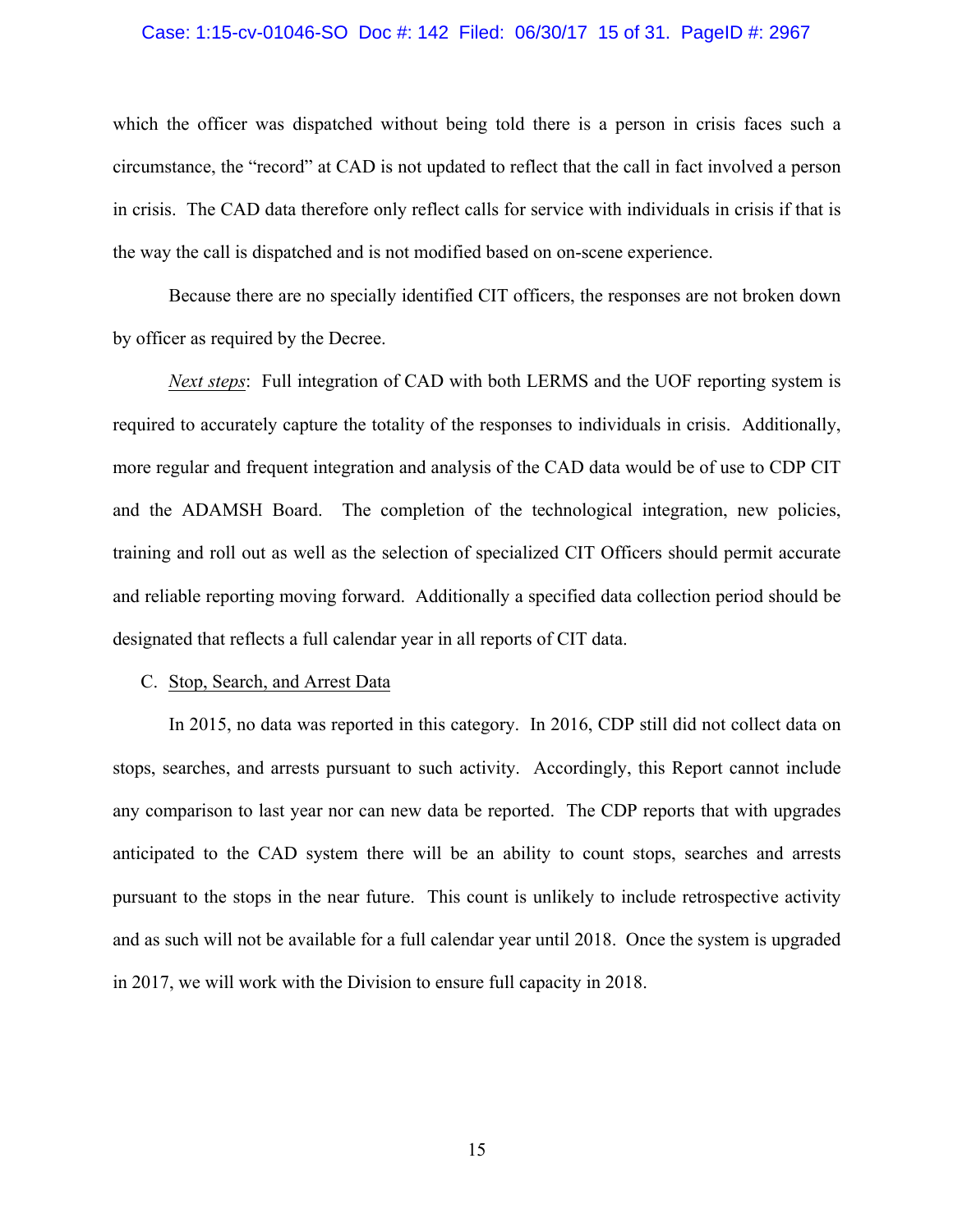### D. Bias-Free Policing and Community Engagement

Data in this category was provided by the Division mostly through District Commanders. Homicide data was received from the homicide unit and OPS. This section also includes reference to the biennial survey and accompanying outreach via focus groups and interviews discussed in greater detail below. The biennial survey will not be conducted again until 2018.

Community engagement is an area that requires attention from the Division leadership and District Commanders. The array and number of community partnerships and engagements is always difficult to track and count. For example, officers on foot or bicycle patrol may have countless self-initiated positive encounters with the public that they do not record. Indeed officers in zone cars attending neighborhood events or even those who speak with residents while on patrol may also have similar positive, self-initiated encounters that are not documented.

*1. Number of community partnerships, number of community partnerships with youth, variety of community partnerships.*

*Data Not Collected/Challenges:* The Outcome Measures Team has received detailed information about the number of community partnerships from four of the Division's five districts to date. In 2015, only three of the five districts provided the requisite data, which prevented the Team from determining a definitive baseline regarding community partnerships. Nevertheless, it should be noted that in 2016 the police districts collectively reported 66 community partnerships as compared to 57 partnerships in 2015. The Monitoring Team suspects that the overall numbers for CDP are likely larger than the aggregate of the numbers from the individual districts, particularly given not all districts reported their data.

*Next Steps:* The Division needs to create a more sophisticated and robust system for capturing these data at both the district and Division level. For example, officers on non-district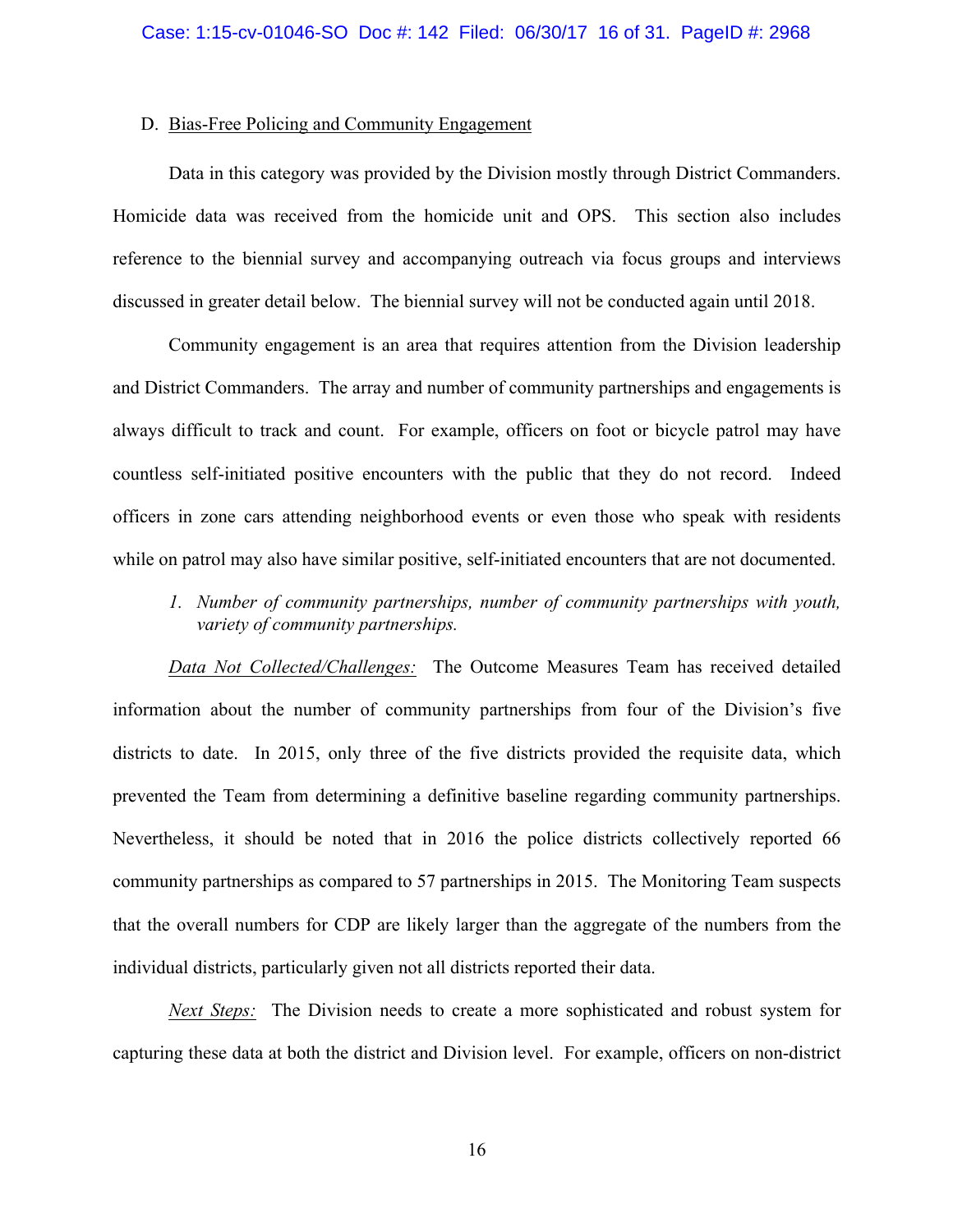### Case: 1:15-cv-01046-SO Doc #: 142 Filed: 06/30/17 17 of 31. PageID #: 2969

assignments may be engaged in formal community engagement efforts, yet this information is not captured and is likely being underreported.

## *2. Homicide Clearance rate*

In 2016, CDP's homicide clearance rate was 51 percent, as compared to 56 percent in 2015. Of 139 homicides in Cleveland in 2016, 71 were solved and 68 were unsolved. This represents a 21% increase in the rate of unsolved homicides relative to 2015.

*Data Not Collected/Challenges:* None.

*Next Steps:* None.

*3. Number of civilian complaints regarding police services related to discrimination and their disposition*

*Data Not Collected/Challenges:* In 2015 we were unable to report this number due to the inadequate and rudimentary tracking system at OPS. At the time the First Baseline Assessment Report was submitted, we found evidence that in 2015 there were 294 complaints received at OPS, and 86% of cases had not completed the investigatory process. For 2016, we have found evidence that there were 263 complaints received at OPS, and 65% of cases have not completed the investigatory process to date. It is important to note that these data do not specifically account for complaints related to alleged discriminatory police misconduct. Moreover, the data reported by OPS during the calendar years 2015 and 2016 has been inaccurate and unreliable. As a result, the Monitoring Team is unable to verify the reliability of the OPS data.

*Next Steps:* We will continue to work with OPS and CDP to get a more accurate and detailed understanding of how the 2015 baseline numbers compare to the 2016 data.

## *4. Biennial community survey*

This survey was conducted in 2016 and will not be repeated until 2018.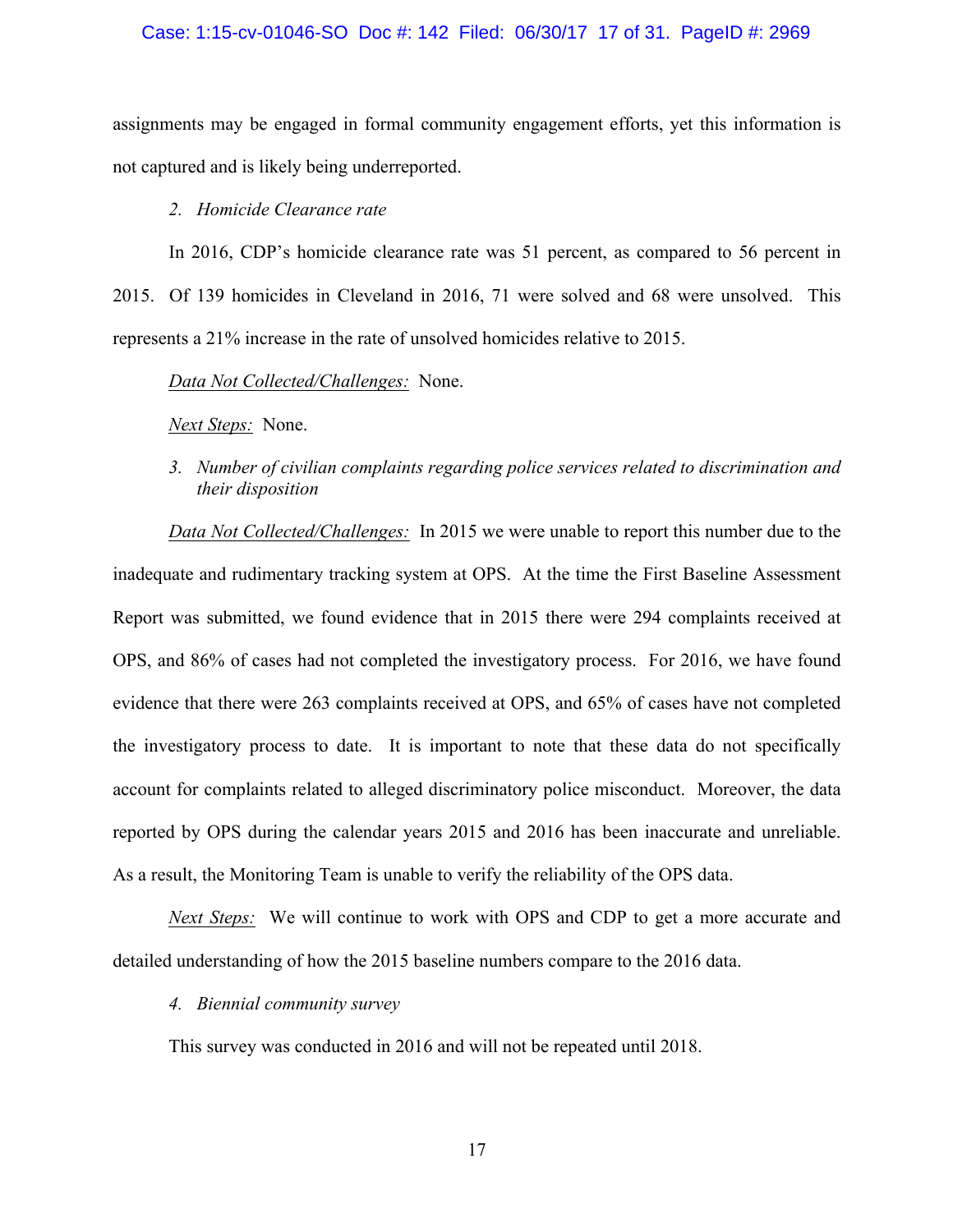## E. Recruitment Measures

These data are collected from the City's Civil Service Commission (CSC) and augmented by the Department of Public Safety (DPS). Once the exam is administered and candidates are selected, the CSC relies on data from the Recruitment Division of the DPS. The recruitment and exam process changed in 2016 to an online registration, application and testing system called Neogov. NeoGov is an online software platform designed for the government and public sector that offers automated screening of candidates to facilitate the hiring process. The final recruit class has not been selected so there is data missing.

## *1. The number of qualified recruits; recruits by race and gender*

Since the filing of the First Baseline Assessment Report, there have been two new classes of recruits – 1) class number 136 of new recruits, and 2) class number 137 of lateral recruits. There has also been a new test using the NeoGov online registration, application, and test, which will result in the formulation of class 138. As with the 2015 baseline report, the Outcomes Measurement Team considered "qualified" recruits to be those who were "hired" and those whose names were certified and vetted for the Academy as indicated by the CSC. Using this general definition, we can only report on class numbers 136 and 137 and are unable to report on the number of qualified recruits for class 138 as those decisions have not yet been made.

To date, the number of qualified recruits reported in 2016 was 151 and the total number of applicants in 2016 was 1,459. This number represents a 3% increase in applicants as the number of qualified recruits reported in 2015 was 191 and the total number of applicants was 1,410. However, it is also important to note that there was a 21% decrease in the number of qualified applicants as the number of applicants who were not qualified in 2016 was 1,308 as compared to 1,219 in 2015.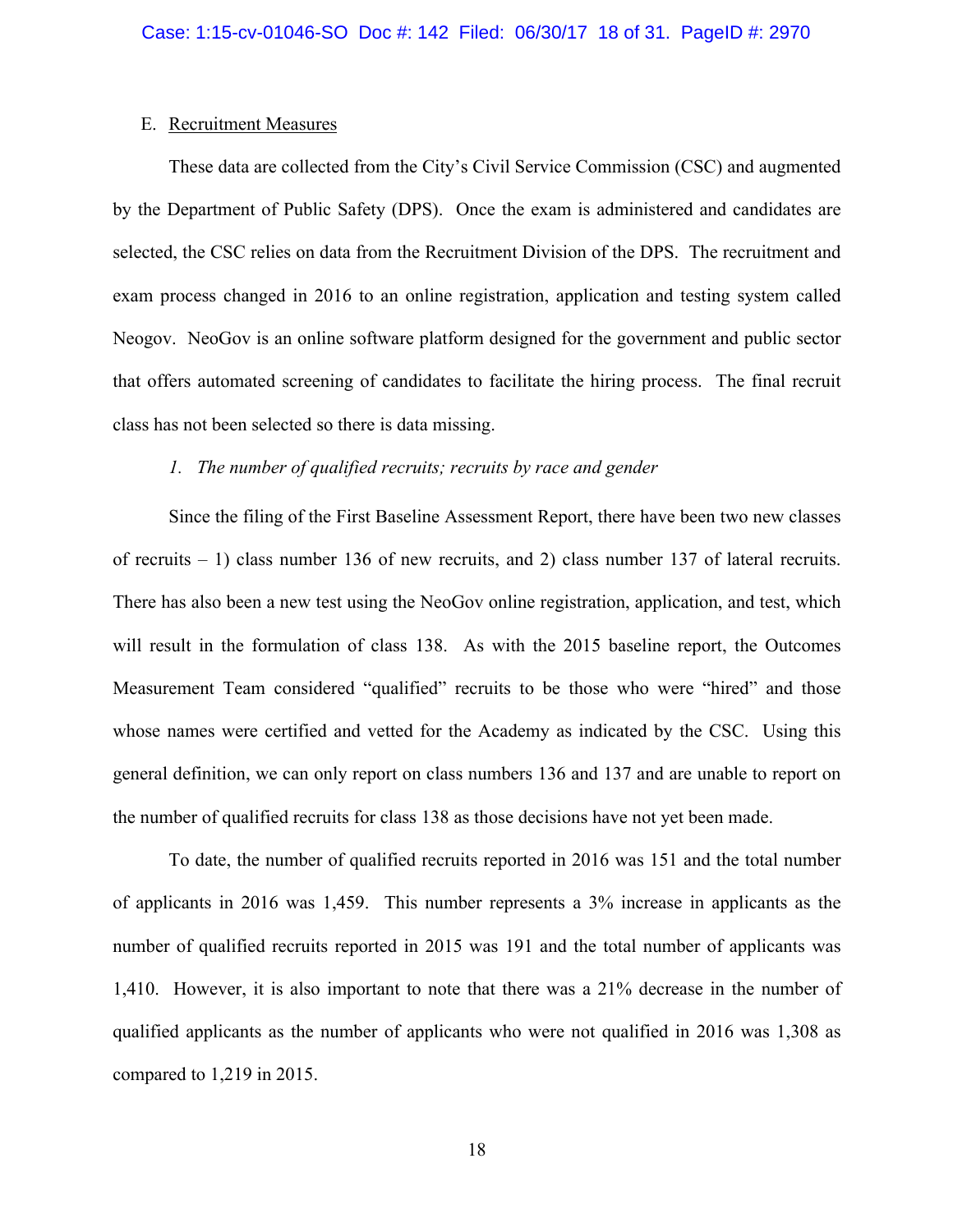#### Case: 1:15-cv-01046-SO Doc #: 142 Filed: 06/30/17 19 of 31. PageID #: 2971

Of the 1,459 applicants in 2016: 693 applicants were white; 518 were black; 11 were Asian; 148 were identified as Hispanic; and the remainder were classified in other categories. A total of 1,163 applicants identified their gender as male, with 296 identifying their gender as female. Based on these demographic results, the largest increase in applicants was seen among black applicants, with a 27% increase in the number of black applicants in 2016 as compared to 2015.

## *Data Not Collected/Challenges:* None

*Next Steps:* Recruitment data needs to be collected for class 138.

## *2. Summary of recruitment activities, including leveraging community partnerships*

In 2015, as noted in the First Baseline Assessment Report, there were no data reported in this area as the DPS recruitment team was not collecting these data. Dkt. 73 at 20. For 2016, the recruitment efforts included a significant amount of outreach through a number of outlets. The Division's Recruitment Team utilized social media, electronic media and creative use of posters, billboards and TV and radio advertisements. Specifically, there were nine billboard advertisements yielding 538,043 impressions, 20 posters placed on regional transit buses, and 24 posters placed in regional transit station. There were 50,000 mobile/digital banner ads placed, in addition to 60 blog and city website posts, eight Facebook/twitter/Instagram posts, and four radio station advertisements.

The Recruitment Team also established partnerships with 17 local organizations to facilitate recruitment. Eight of these partnerships are directed towards people of all races, while seven specifically focus on blacks and two on Hispanics.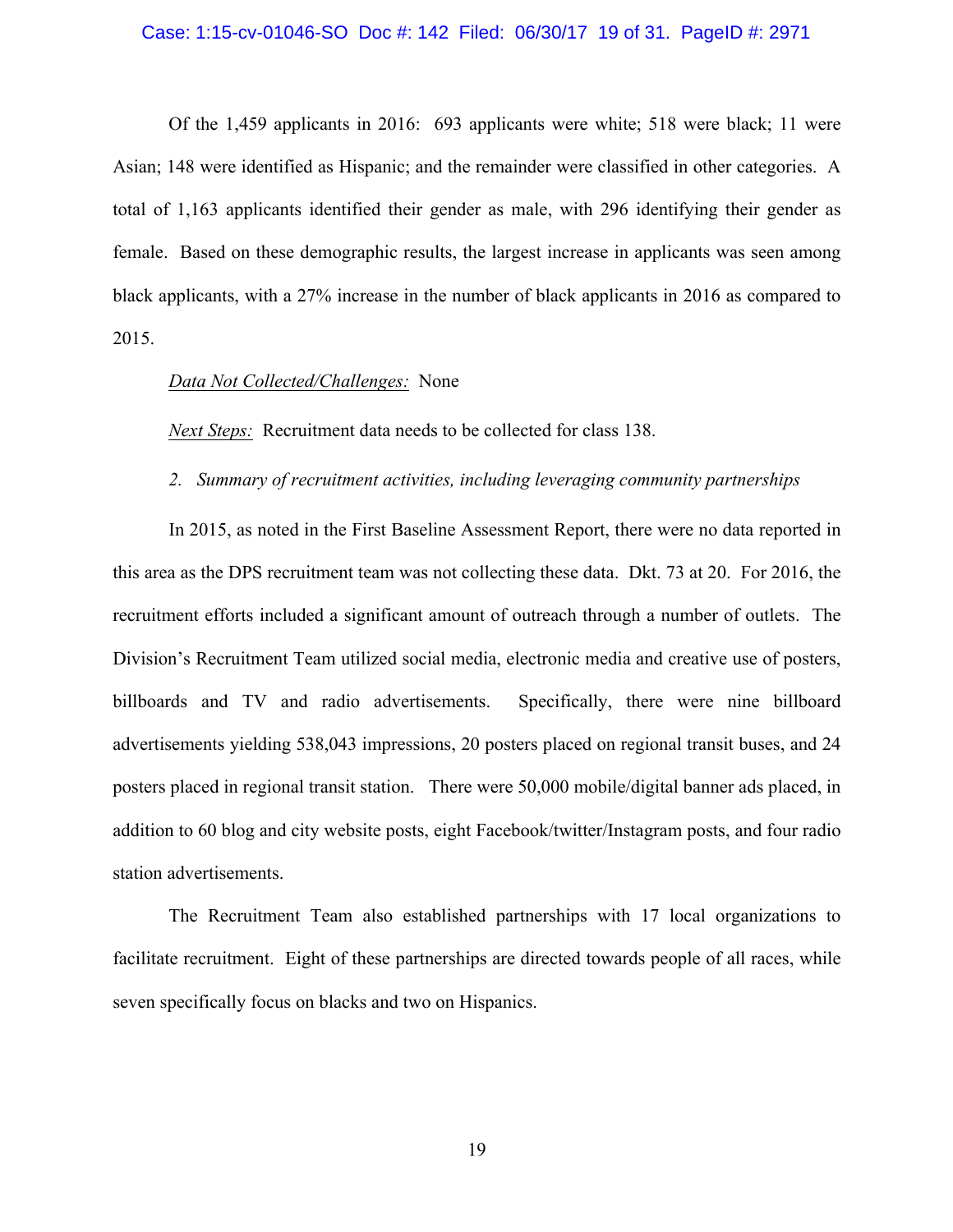#### Case: 1:15-cv-01046-SO Doc #: 142 Filed: 06/30/17 20 of 31. PageID #: 2972

Based on the NeoGov data on applicants, 40% heard about the job through the city website, 26% from a friend, 19% from searching online (e.g., Google search), and the remaining from other means.

## *Data Not Collected/Challenges:* None

#### *Next Steps:* None

*3. Number and race, ethnicity, gender of applicants who failed the initial screening and the reasons for the failure*

In 2016, 1,308 applicants were reported to have failed the initial screening. Failures by race were as follows: white (594), black (492), Asian (9), Hispanic (133), and other (80). The largest categories for reasons for failure were related to deficiencies in the application (343) (e.g., failed to include personal history) and test failure (223). Of the 1,308 failures, 1,032 were males.

*Data Not Collected/Challenges:* Several 2016 categories are difficult to compare to 2015 baseline data. For instance, in 2016, there was a new category capturing the "number of applicants whose applications were rejected" (339 applicants). This category did not exist in 2015, although both 2015 and 2016 include a category called "did not submit their personal history statement," which for 2015 included 240 applicants and in 2016 only four applicants. This large differential suggests that there might be overlap in these two categories. The same is true for other categories of failures.

*Next Steps:* The CSC needs to ensure consistency in reasons for failure categories going forward pursuant to the requirements of the Consent Decree. Dkt. 7-1 ¶ 367.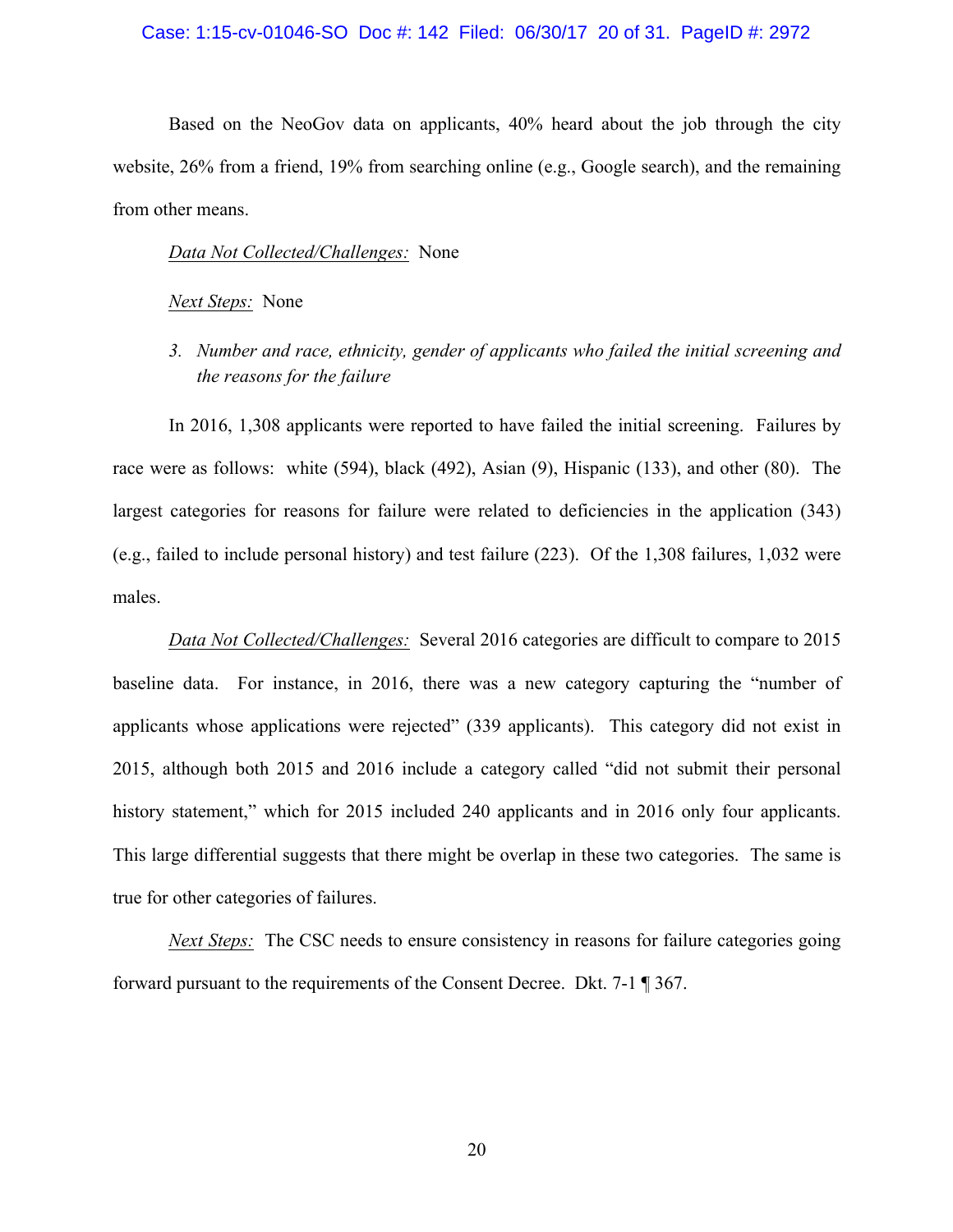*4. Number of applicants with fluency in languages other than English, list of languages spoken by recruits*

*Data Not Collected/Challenges:* There are no comparison data for this category as these data were not collected and therefore not reported in the First Baseline Assessment Report. These data were not collected in 2016 either.

*Next Steps:* The CSC needs to collect the data on language proficiency pursuant to the requirements of the Consent Decree.

*5. Lateral candidates by race, gender ethnicity, disability; list of lateral candidates*

There were 210 lateral candidates considered in 2016. Lateral candidates by race was as follows: white (116), black (57), Asian (1), Hispanic (18), other (18).

*Data Not Collected/Challenges:* None.

*Next Steps:* None.

*6. Number of applicants with at least two years of college, a college degree, or at least two years of military service.*

There were 802 individuals with two or more years of college and 247 applicants had a college degree.

*Data Not Collected/Challenges:* We have not reported previously on the years of military service because this data is not collected by the CSC or the CDP. However, the Monitoring Team can report on the number of applicants who have demonstrated they have at least 180 days of active military service and/or if they are disabled veterans. In 2016, there were 89 applicants with 180-plus days of military experience and two disabled veterans.

*Next Steps:* The CSC needs to collect the data on military experience pursuant to the requirements of the Consent Decree. Dkt. 7-1 ¶ 367 (e)(6).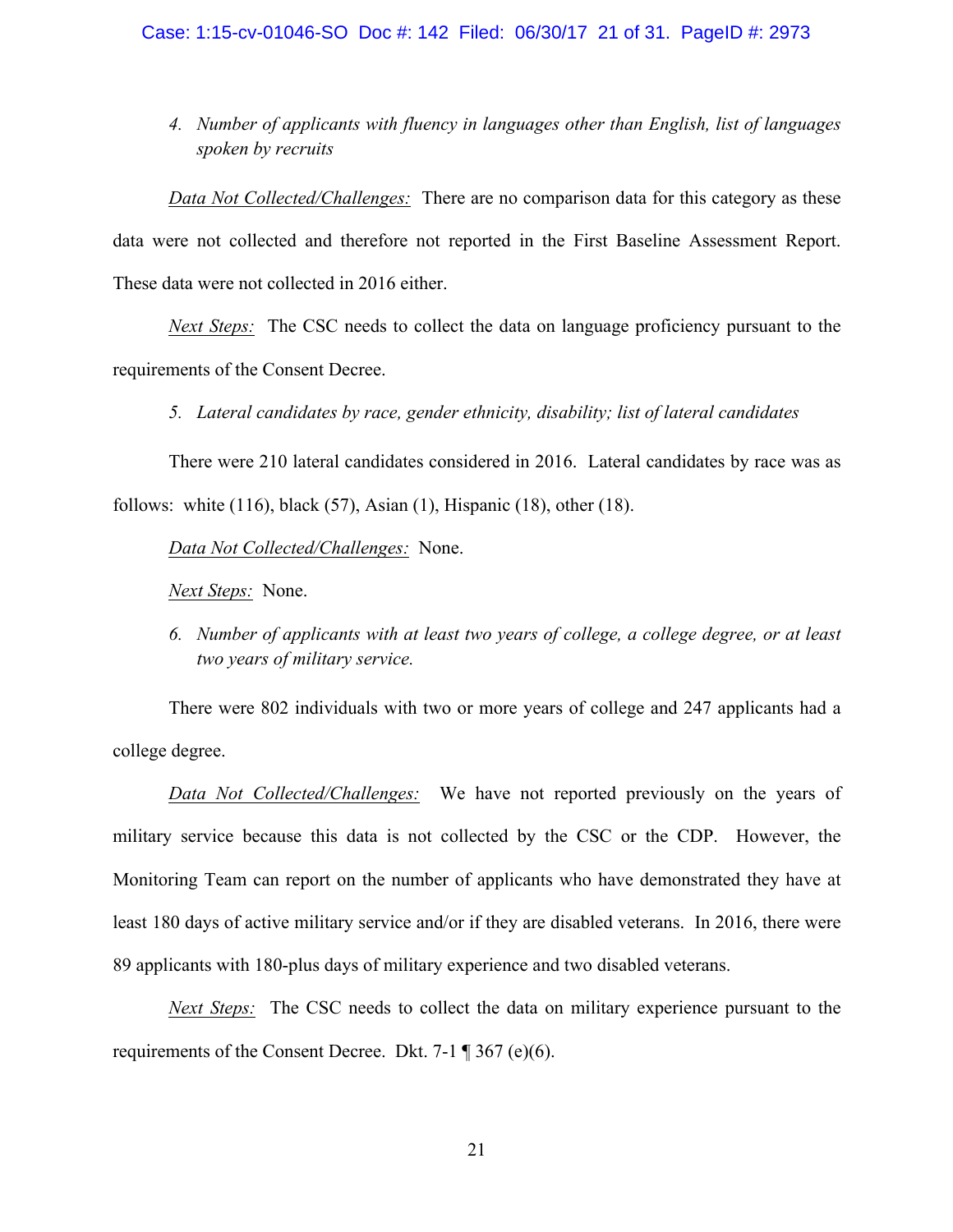## *7. Pass/fail rate for applicants by race, ethnicity and gender*

The Monitoring Team calculated the pass/fail rate for 2015 as well as for 2016. These data are reliant on the accuracy of the underlying data as reported by the CSC.

In 2016, the pass rate for whites was 51.3% (vs. 46.0% in 2015), for blacks 59.6% (vs. 69.2% in 2015), for Hispanics 89.0% (vs. 89.5% in 2015), and for Asians 99.3% (vs. 99.0% in 2015), and for all other categories 97.8% (vs. 98.7% in 2015)

*Data Not Collected/Challenges:* None.

*Next Steps:* None.

*8. Average length of time to move applicants through each phase*

*Data Not Collected/Challenges:* In both 2015 and 2016, data are not available to determine how long each phase of the process takes. Many aspects of the phases are overlapping in time.

*Next Steps:* The City and/or Division will need to develop a system/process to accurately capture the length of time to move applicants through each phase of the process.

*9. Final composition of recruit class by race, ethnicity, and gender*

Of the members of the recruit class in 2016 who did not separate from the class at some point during the year, 38 class members were white, two were Hispanic/Latino, 10 were black, and one was Asian. The class consisted of 43 individuals identifying their gender as male and 19 individuals identifying their gender as female.

*Data Not Collected/Challenges:* The Outcomes Measurement Team is unable to report on self-identified disability except for disabled veterans, as such information is either not collected or not readily available.

22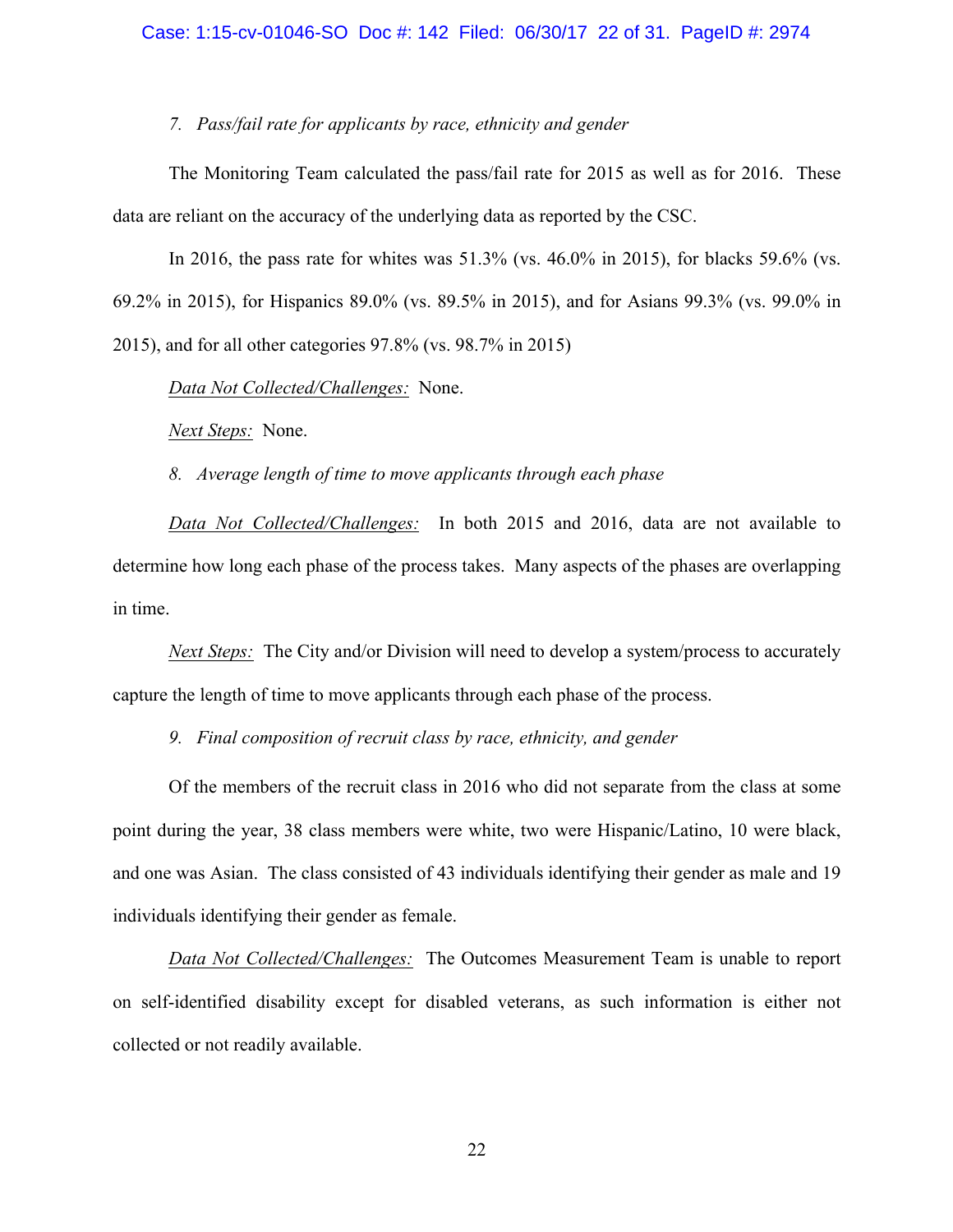#### Case: 1:15-cv-01046-SO Doc #: 142 Filed: 06/30/17 23 of 31. PageID #: 2975

*Next Steps:* The final composition for class 138 based on the 2016 recruitment cycle needs to be included in future reports. The City and/or Division need to ensure a mechanism for ensuring that recruits identify any disability status.

### F. Training Measures

The Outcomes Measurement Team has had frequent and regular contact with the CDP's Compliance Bureau and Training Section pursuant to data collection efforts related to the Consent Decree. It was anticipated that training on new policies would begin in earnest during 2016 but in fact, much has been delayed until the second half of 2017. We have participated in numerous meetings and discussions around the content of training and the alignment of efforts with requirements of the Consent Decree – specifically tracking training and evaluation of content and instructors. By the autumn of 2017, the CDP's training unit anticipates using a learning management system to maintain, record and report on the training by officer, hours and subject – all key training measures outlined in the Consent Decree. With assistance from the Monitoring Team, the training unit has finalized an evaluation tool for students to assess the quality of the instructor and the relevance, utility, and quality of the training modules.

## G. Officer Assistance and Support Efforts

For 2016, 209 officers used assistance and support services.

### *Data Not Collected/Challenges:* The CDP's Employee Assistance Program (EAP) unit

began using an evaluation tool to capture officers' experiences with and opinions on the program in the first quarter of 2017. Because of the sensitivity associated with this unit and the need for confidentiality, much work was done to create a tool that was informative for the unit and would not compromise officer/user privacy.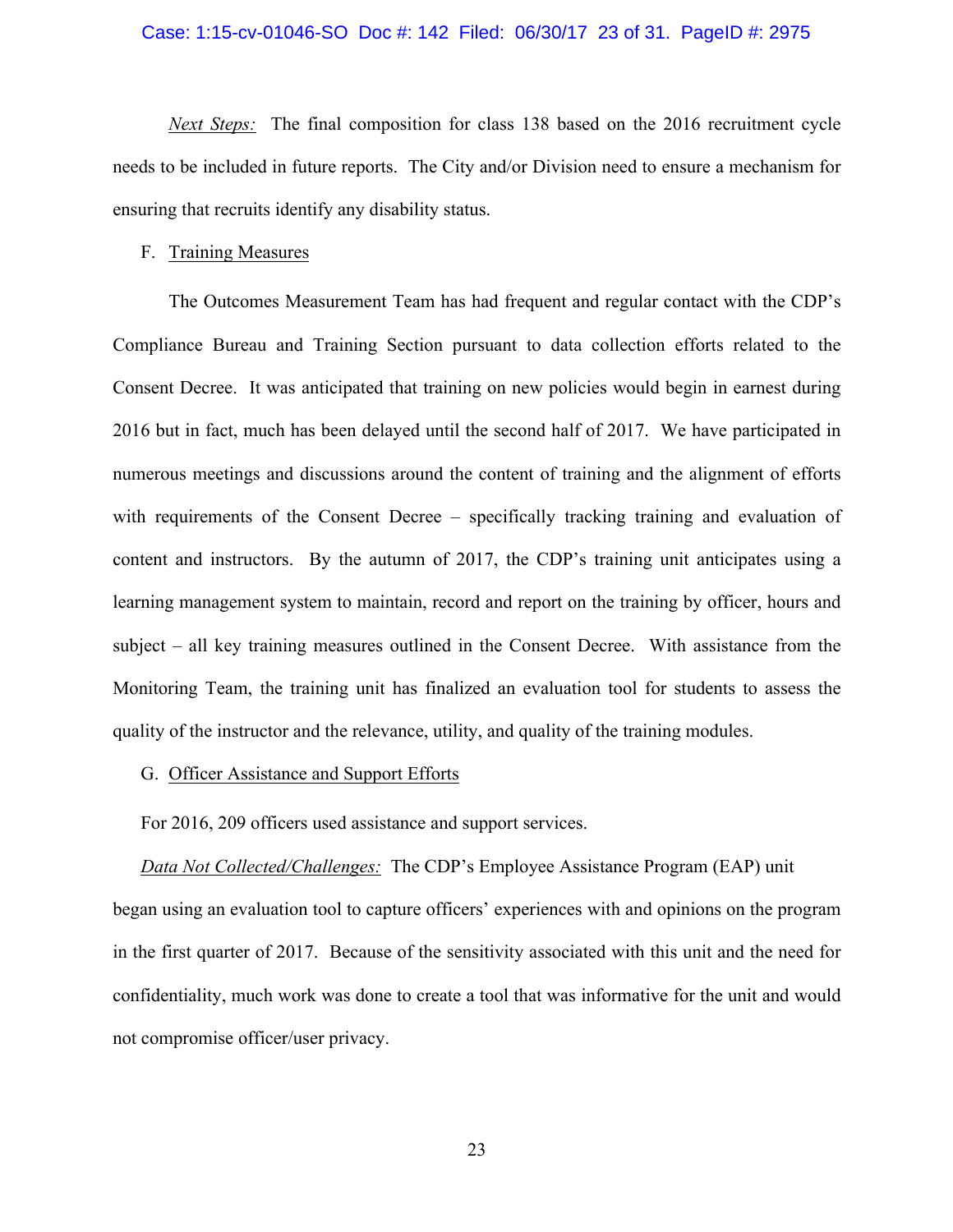#### Case: 1:15-cv-01046-SO Doc #: 142 Filed: 06/30/17 24 of 31. PageID #: 2976

*Next Steps:* The CDP needs to continue to roll out the evaluation tool pursuant to the requirements of the Consent Decree, which requires survey analysis of adequacy of officer assistance and support services. Dkt. 7-1 ¶ 367. .

#### H. Supervision Measurements

To date there are no processes in place to measure supervision.

*Data Not Collected/Challenges:* There remain no clear methods to identify, track, and count officer violations and performance problems, nor the supervisors' response to those problems. Some violations are currently being entered into Blue Team, but these entries do not constitute the universe of issues.

*Next Steps:* The Division will need to establish a system/process for capturing how supervision is conducted in the Division.

#### I. Civilian Complaints

The vast majority of civilian complaints are made at the OPS. Only those complaints that could be criminal in nature are investigated by the Division's IA Unit. Due to the unreliability of the count in last year's report based on the then state of the investigations at OPS, there is no baseline to which to compare this year's data. Similarly, the processing of cases at OPS has been a main focus of other members of the Monitoring Team this year. Where there are data for this section it typically is based on sources within the Division or the City's Department of Law, and it is reported below and in the Appendix. The critical next step for each of the outcome measures noted below is for the Monitoring Team to work closely with OPS and the Division to assist in developing a system to more appropriately capture and investigate citizen complaints.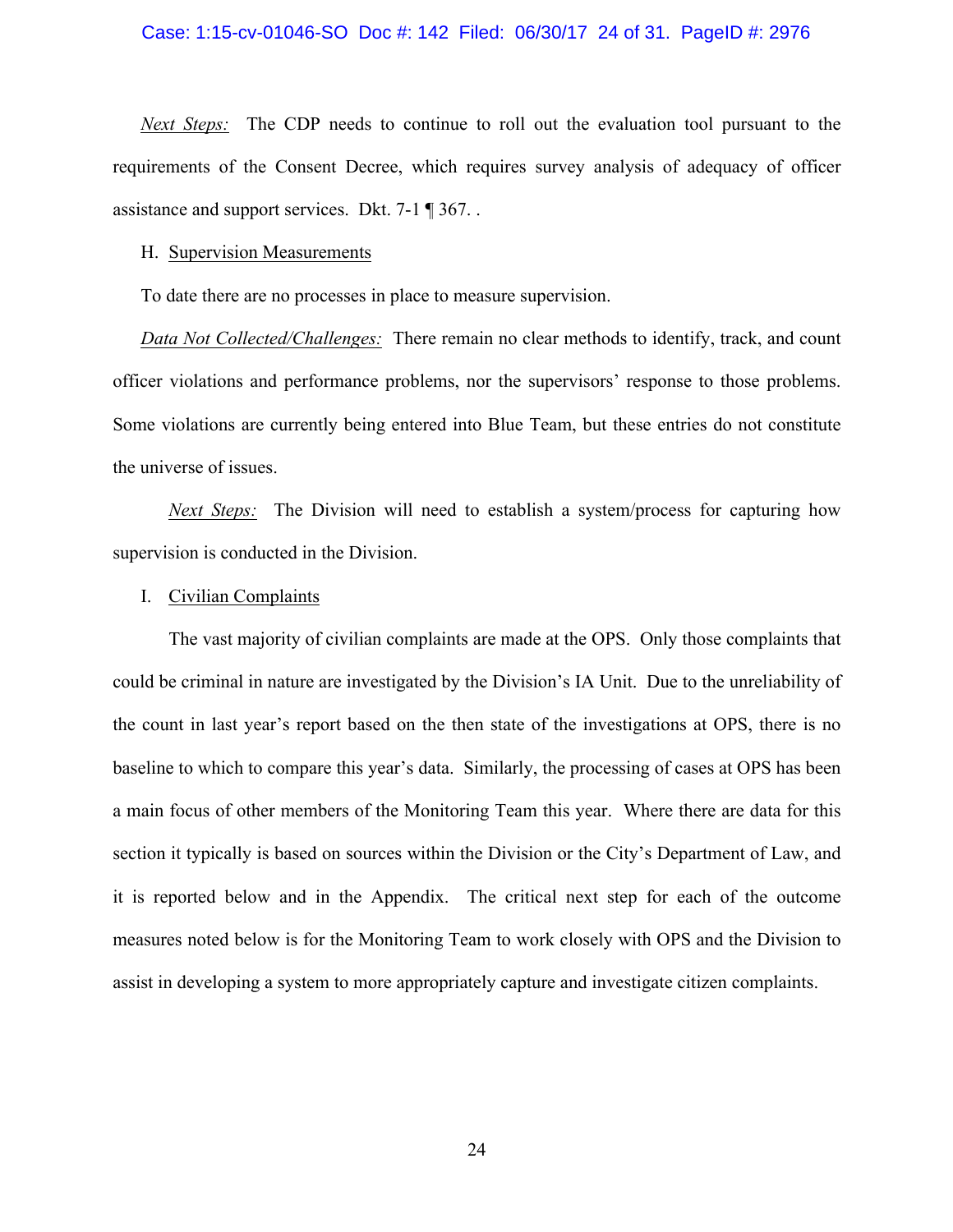*1. Number of complaints, and whether any increase or decrease in this number appears related to access to the complaint process*

OPS reports that there were 263 resident complaints about police conduct in calendar year 2016. This is compared to 294 complaints in 2015.

*Data Not Collected/Challenges:* The lack of defined processes and protocols within OPS makes gauging the reliability of the overall complaint numbers challenging.

*2. Number of sustained, exonerated, unfounded, not sustained, and administratively dismissed complaints by type of complaint*

*Data Not Collected/Challenges:* The data reported are incomplete. Only 93 of the 263 cases from 2016 have been completed and received dispositions as of the submission of this Report. Sixty cases went to the Police Review Board (PRB) in 2016. Of those 60, only seven were forwarded to the Chief for review and discipline.

*3. Number of complaint allegations supported by a preponderance of the evidence*

*Data Not Collected/Challenges:* The data reported are incomplete. In any event, it is not readily apparent that the "preponderance of evidence" standard was rigorously applied by OPS or PRB during 2016 or that, even if it was, OPS investigative files are sufficiently thorough and complete so as to enable a satisfactory qualitative review of the investigations to determine if the application of the standard by OPS or PRB is appropriate.

*4. Average length of time to complete investigations by complaint type* 

*Data Not Collected/Challenges:* The available data reported are incomplete.

*5. Number of officers who were subjects of multiple complaints or who had repeated instances of sustained complaints*

*Data Not Collected/Challenges:* Here, too, the available data reported are incomplete.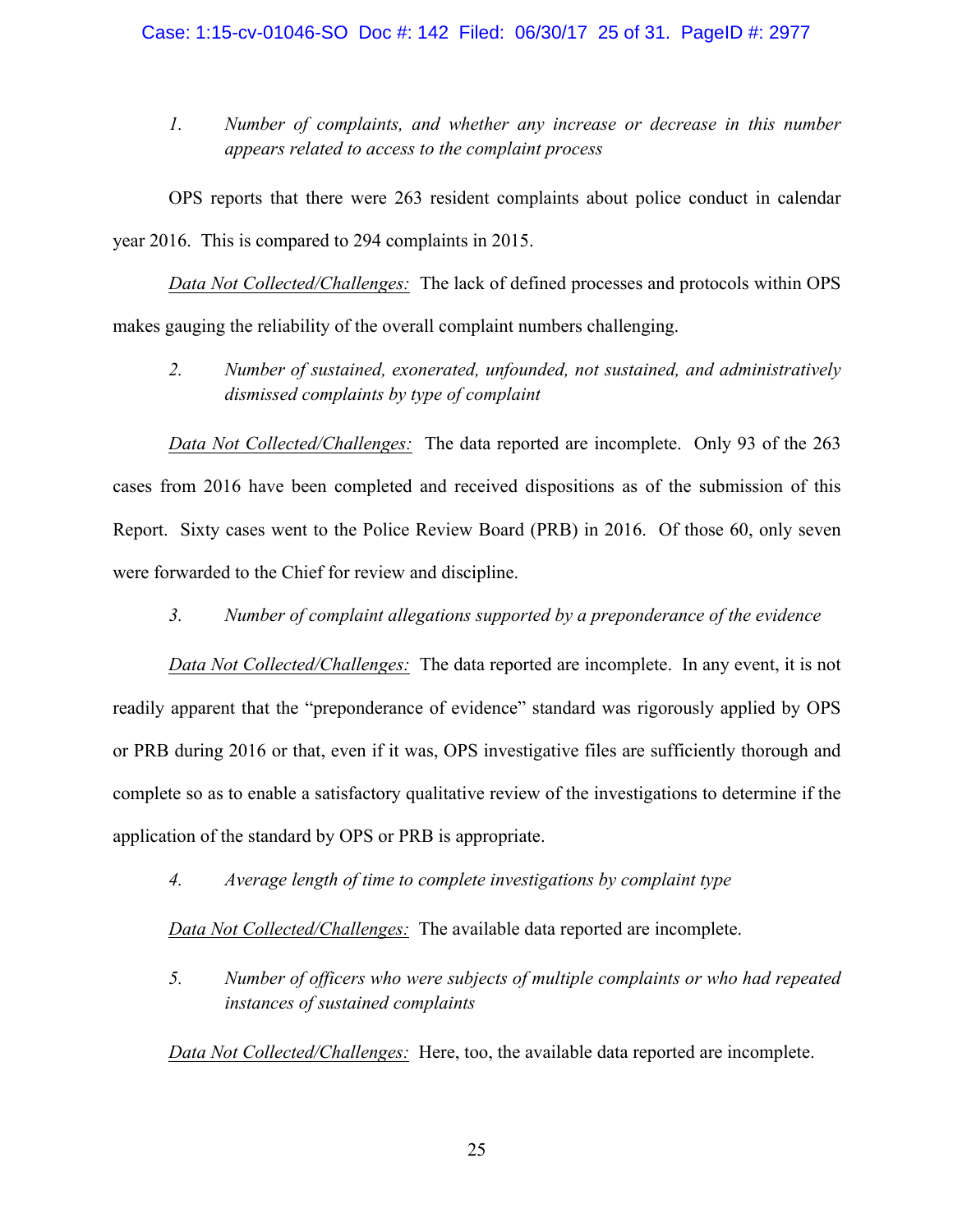## *6. Arrests of officers for on- and off-duty conduct*

For 2016, CDP records indicate that 11 officers were arrested in connection with off-duty conduct. Two officers were arrested in connection with on-duty conduct.

## *Data Not Collected/Challenges:* None.

*Next Steps:* CDP and the City need to ensure that information collected about arrests of officers is adequately logged and reflected in IAPro.

## *7. Criminal prosecutions of officers for on-or off-duty conduct*

Ten officers were prosecuted in connection with off-duty conduct. Two officers were prosecuted in connection with on-duty conduct. One officer who was arrested in relation to offduty conduct was not prosecuted.

*Data Not Collected/Challenges:* None.

*Next Steps:* None.

*8. Other than vehicle accidents not involving a pursuit, number and nature of civil suits against the City or CDP officers for work related conduct, and the amount of judgments against or settlements resulting from those civil suits*

*Data Not Collected/Challenges:* There are twelve cases logged that represent large civil suits. Of these cases, nine are not yet settled; therefore, the settlement value in this Report is incomplete. However, we can report now on the complete 2015 data, which was unavailable at the time of the First Baseline Assessment Report. Of the eight cases logged in 2015, all but one has been settled with judgments, totalling to date \$20,136.82.

*Next Steps:* The Monitoring Team will be continuing to work with the CDP, the City, and in particular the City's Law Department to collect the data necessary.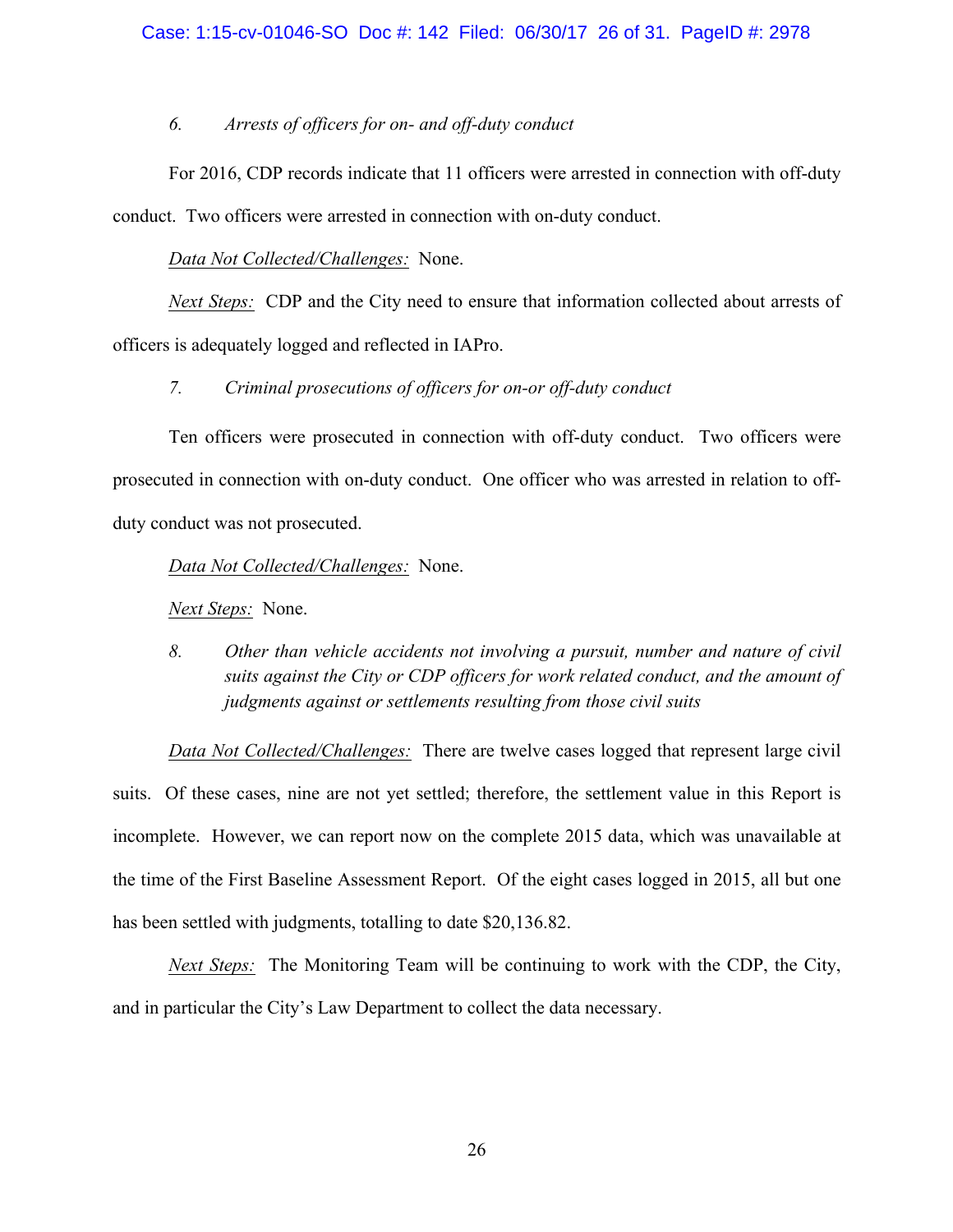## **V. QUALITATIVE REVIEWS**

The Consent Decree requires that the Monitoring Team conduct a qualitative review of previous investigations conducted by a number of administrative units. Dkt. 7-1 ¶ 367. We began this review with cases investigated by IA in 2015 as the baseline. The Monitoring Team's review commenced in the autumn of 2016 and included several members of the Team with extensive experience in Internal Affairs, the investigation of citizen complaints, and legal issues.

The team members selected a random sample of 2015 cases from IA, oversampling those related to UOF (n=45, including five test cases done to assess the appropriateness of the tool). The numbers reported exceeded 45 as some cases investigated involved multiple accused employees. An assessment tool was created in Qualtrics and was tested using five cases to be reviewed by the designated team members. Subsequent to that testing and review, the tool was refined and finalized so that the assessment process could be fully accomplished.

In addition to the provisions set out in the Consent Decree, the Monitoring Team members considered generally accepted law enforcement practices in reviewing the sampling of complaints provided. Such standards included, but were not necessarily limited to the following suggested guidelines.<sup>2</sup>

Of the 45 files reviewed, there was one that was devoid of any materials. The reviewers assessed 44% of the investigations as good or very good (33% good and 11% very good). Thirty-three percent of the remaining files were fair and 20% were deemed poor. Further review

 $\frac{1}{2}$  *See* U.S. DEPARTMENT OF JUSTICE, COMMUNITY ORIENTED POLICING SERVICES (COPS) OFFICE, STANDARDS AND GUIDELINES FOR INTERNAL AFFAIRS: RECOMMENDATIONS FROM A COMMUNITY OF PRACTICE 36-37 (2003) https://ric-zai-inc.com/Publications/cops-p164-pub.pdf; CHIEF BEAU THURNAUER, BUREAU OF JUSTICE ASSISTANCE AND INTERNATIONAL ASSOCIATION OF CHIEFS OF POLICE, INTERNAL AFFAIRS: A STRATEGY FOR SMALLER DEPARTMENTS, http://www.theiacp.org/portals/0/pdfs/bp-internalaffairs.pdf.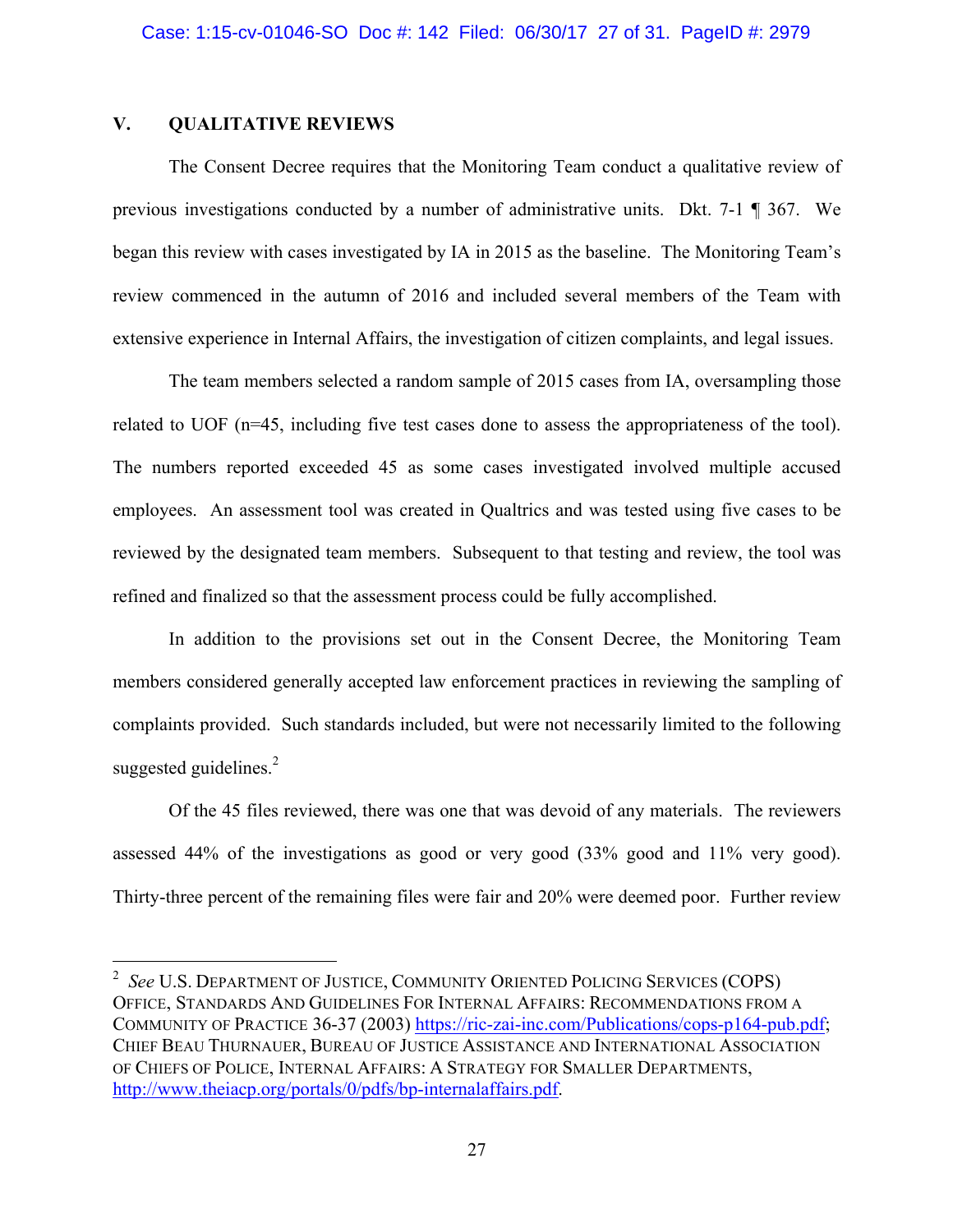#### Case: 1:15-cv-01046-SO Doc #: 142 Filed: 06/30/17 28 of 31. PageID #: 2980

of the assessment tool suggested there needs to be universal improvements to the record keeping and the content of the files. We found there were significant pieces of data missing from the investigative files and assessors were unable to determine whether the files were transmitted with the data inadvertently not included, or whether the data never existed. For example, reviewers could not properly assess cases involving use of force in nine out of 54 cases because of missing information. The quality of investigations also seemed to be hampered by inadequate equipment, training on the use of the equipment, standardization of process, format and form, and general training and adherence to commonly accepted principles of internal investigations.

A more comprehensive study of the qualitative study can be found in the Monitoring Team's Third Semiannual Report. Dkt. 135 at 42-47.

## **VI. DATA COLLECTION AND ANALYSIS COORDINATOR**

As required in Paragraph 257 of the Consent Decree, the Division is required to "designate an individual or individuals as the 'Data Collection Analysis Coordinator'." Dkt. 7-1  $\parallel$  257. The duties and responsibilities of this position are detailed in Paragraphs 258 – 263 of the Decree. Dkt. 7-1 ¶ 258-63. The City has found it challenging to recruit and hire one individual to serve in this position. As a backstop, the City issued a request for proposals and hired a team from Case Western University's Begun Center to commence with internal data collection and review. The Outcomes Measurement Team met with the Case Western team leader, Dan Flannery, a few times and shared insights and lessons about the state of data and data collection at the CDP. Consistent with the Second-Year Monitoring Plan, the Outcomes Team and the team from Case Western, along with members of the Division and representatives from the City, began monthly meetings in the second quarter of calendar year 2017. Dkt. 120-1 at 24. These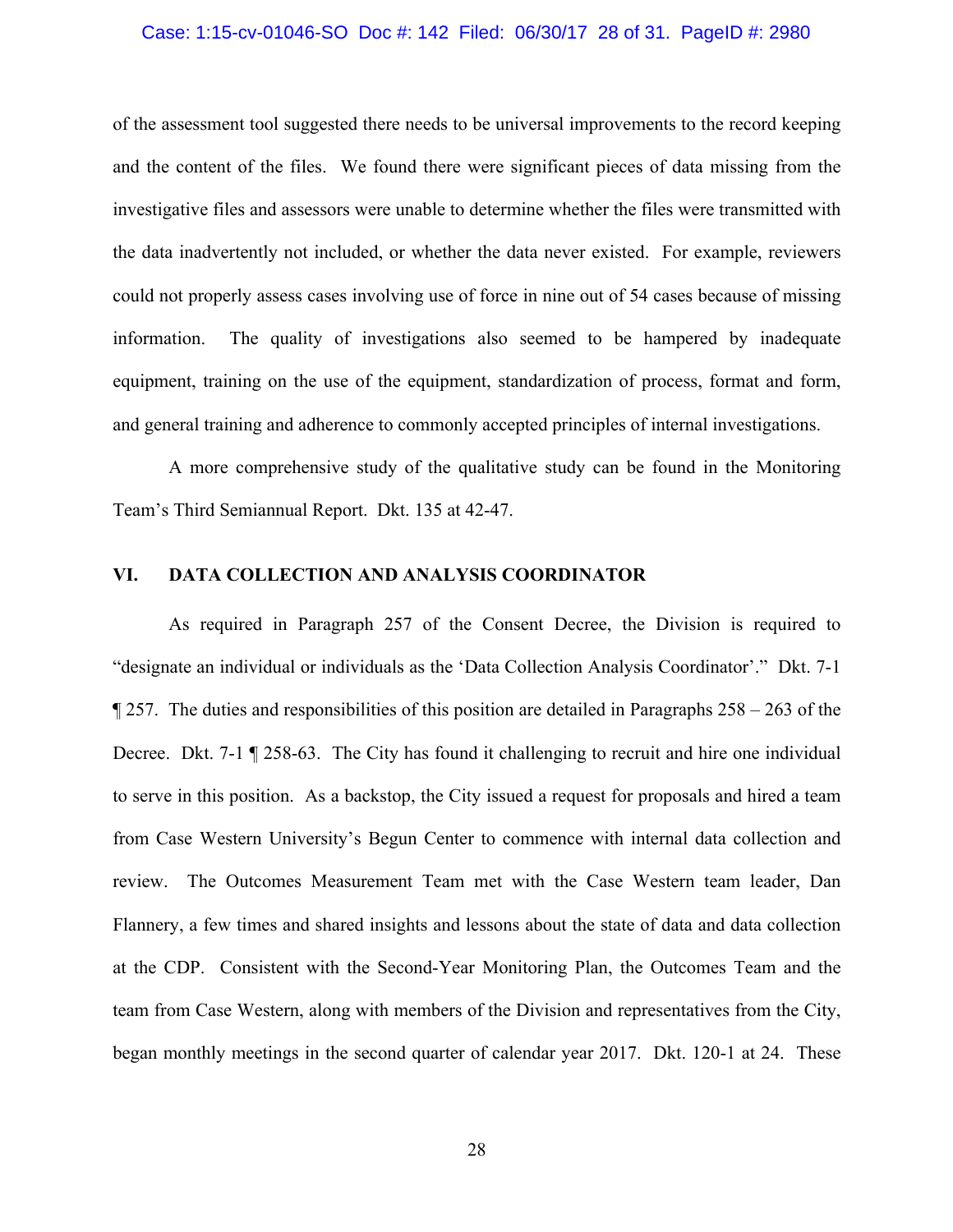#### Case: 1:15-cv-01046-SO Doc #: 142 Filed: 06/30/17 29 of 31. PageID #: 2981

meetings are designed to review the specific paragraphs (257-268) in the Consent Decree that govern the activity and expectations for this role. Dkt. 7-1 ¶ 267-268. It is important to the Monitoring Team that the parties work to minimize redundancy and to maximize support and technical assistance provided to CDP as the Case Western team works to track, store, analyze and use data in a more comprehensive and integrated manner. The Case Western team has prepared a draft two-year plan for the collection, cleaning, and analysis of data that remains in a process of revision based on review and comment by the Department of Justice and the Monitoring Team. They also have begun to develop a plan for building capacity for the use of the data.

## **VII. CONCLUSION**

This purpose of this memorandum is to summarize those outcome measures required by the Consent Decree that currently have sufficient data in 2016, compared to the baseline in 2015 data. This filing also identifies what other areas will require work and focus in order to have data that can serve as benchmark data going forward. (Exhibit A provides a detailed breakdown of all quantitative measures that the Decree requires be assessed over time – indicating whether the numbers can be considered as baselines and, where no numbers are listed, usually summarizing the nature of the deficiencies.) In addition, this Report summarizes the other evaluation components of the Consent Decree that have been completed in 2016, such as focus groups and interviews of arrested detainees, as well as a qualitative review of Internal Affairs Unit and disciplinary cases. Finally, it updates the Court on the CDP's progress in hiring a Data Analysis and Collection Coordinator.

The Monitoring Team will continue to evaluate and update the Court, and public, on all outcome measures at least yearly (or, in the case of the community survey, once every two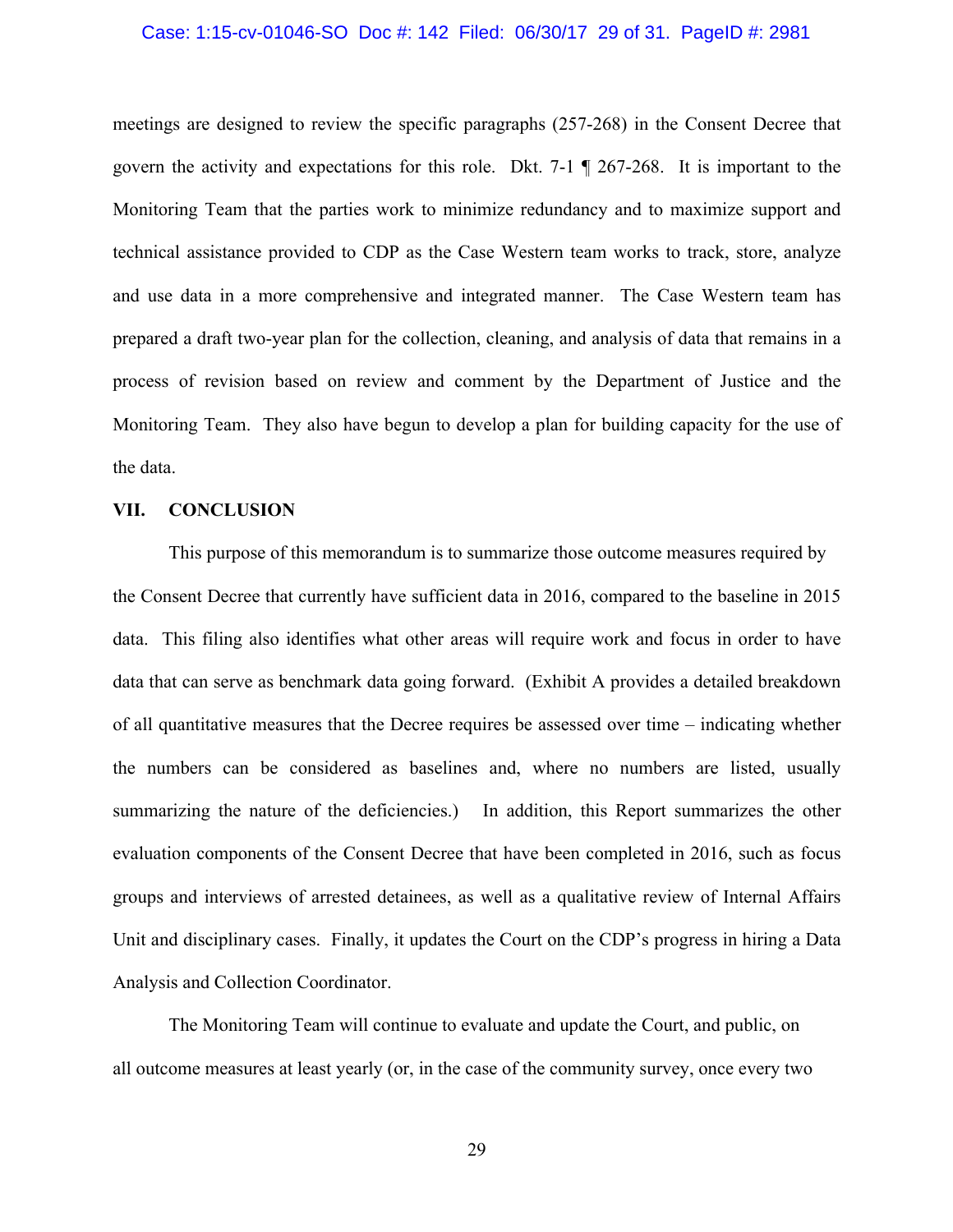## Case: 1:15-cv-01046-SO Doc #: 142 Filed: 06/30/17 30 of 31. PageID #: 2982

years) to assess the nature of progress over time in translating various reforms of the Consent Decree into real-world reform, effective law enforcement, and constitutional policing across Cleveland's diverse communities.

Respectfully submitted,

/s/ Matthew Barge

MATTHEW BARGE Monitor 234 5th Avenue, Suite 314 New York, New York 10001 Tel: (202) 257-5111 Email: matthewbarge@parc.info